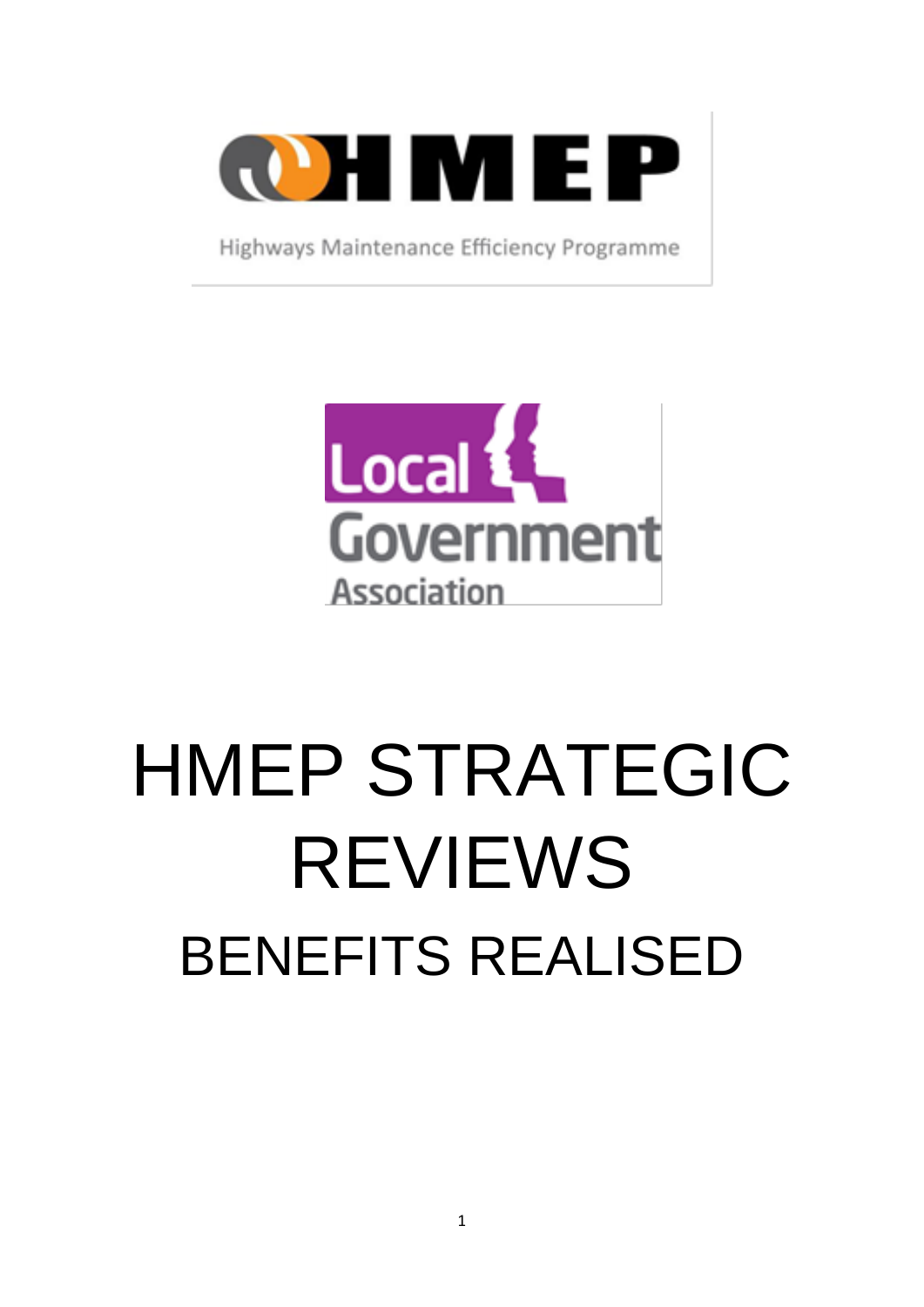# **CONTENTS**

| 4. Motivating reasons for councils receiving LGA Strategic Reviews Page 5 |  |
|---------------------------------------------------------------------------|--|
|                                                                           |  |
|                                                                           |  |
|                                                                           |  |
|                                                                           |  |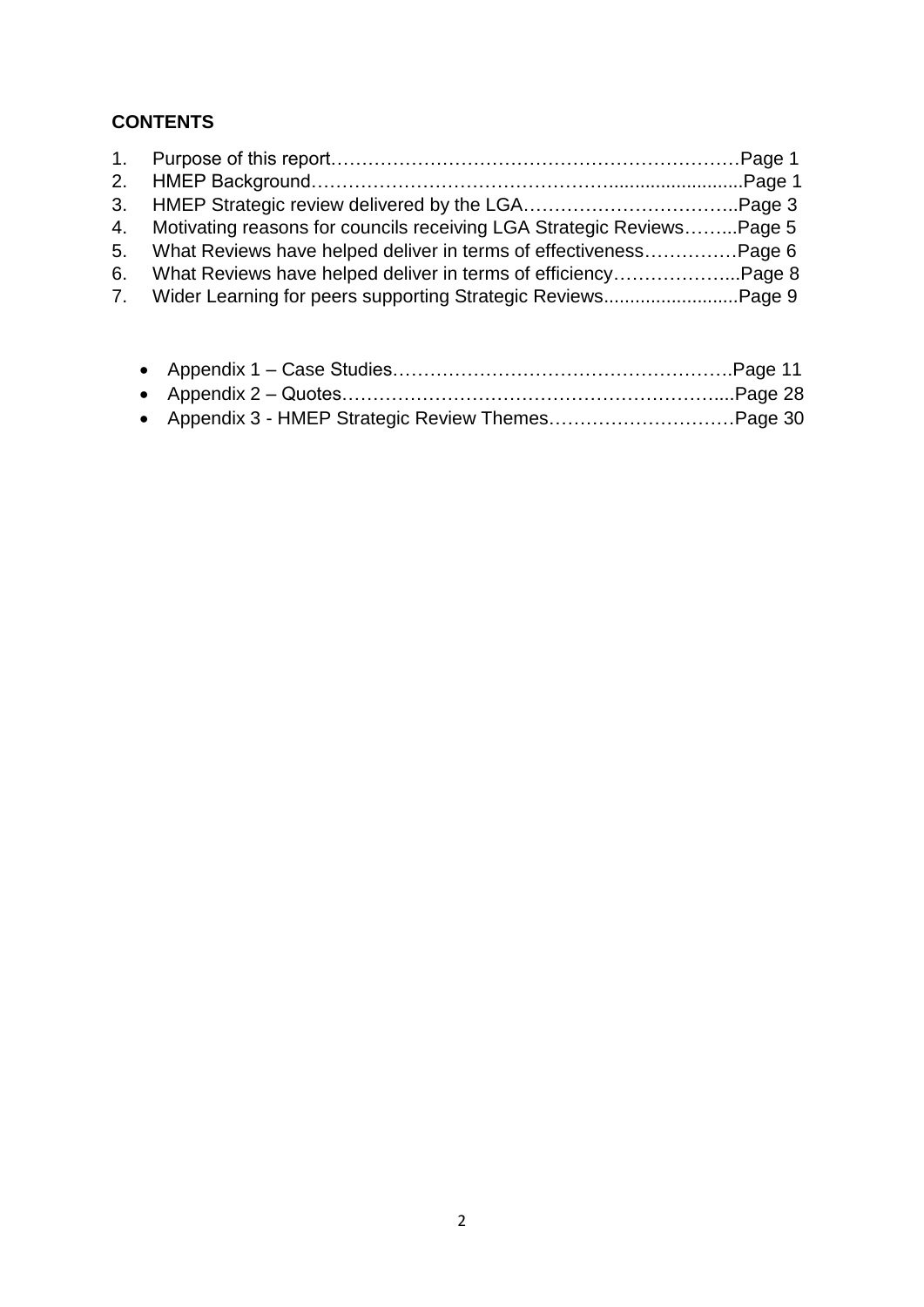# **1. Purpose of this report**

1.1 To provide an overview of the lessons learned from the first tranche of Highways Maintenance Efficiency Programme (HMEP) Strategic Reviews delivered across England by the Local Government Association (LGA).

1.2 This is report is based entirely on the direct feedback from councils to three independent consultants David Armin, Mark Harrison and John Rylance. These three were commissioned by the LGA to independently undertake the interviews with councils and peers during 2017 and early 2018.

# **2. HMEP Background**

2.1 HMEP was funded and supported by the Department for Transport (DfT) from 2012. The Programme's vision focused on supporting and embedding change across the highways sector. It outlined three strategic objectives which were:

2.1.1 Encourage Leadership: This was a focus on providing a more compelling case for change by working to secure the support and buy-in from elected members, senior officers and practitioners.

. 2.1.2 Build Capacity: This was a focus on helping the sector to help itself by connecting a broader range of people, organisations and networks.

. 2.1.3 [Engage](http://www.highwaysefficiency.org.uk/efficiency-resources/hmep-helping-you-to-enable-and-embed-change.html) and Enable: This focused on offering targeted support which would enable and embed change helping the sector to measure its progress towards improved efficiency and effectiveness so that services are sustained long into the future.

2.2 The HMEP Strategic Review delivered by the LGA is an integral part of the 'Engage and Enable' stream in particular. It is a peer-led review of a council's performance to help identify radical transformational opportunities and potential for improvements in operating efficiency.

2.3 The purpose of the 'Engage and Enable' work stream was *'To be a trusted and effective review and improve service that enables individual councils and the wider sector to transform highway services, resulting in reduced costs and increased customer satisfaction'*. This included a focus on supporting the highways sector to reduce costs whilst transforming delivery so that roads and services are improved.

Outcomes sought from the 'Engage and Enable' work stream were to (i) support councils in providing highways services that contribute effectively to the delivery of corporate objectives and (ii) improve member and residents' satisfaction with service delivery and achieve savings.

2.4 The 'Engage and Enable' work stream was delivered by three partners - LGA, Local Partnerships and The National Highways and Transport Survey. This included the following components:

- Strategic Reviews, delivered by the LGA
- Gateway and Procurement Reviews, delivered by Local Partnerships
- NHT/CQC performance and cost benchmarking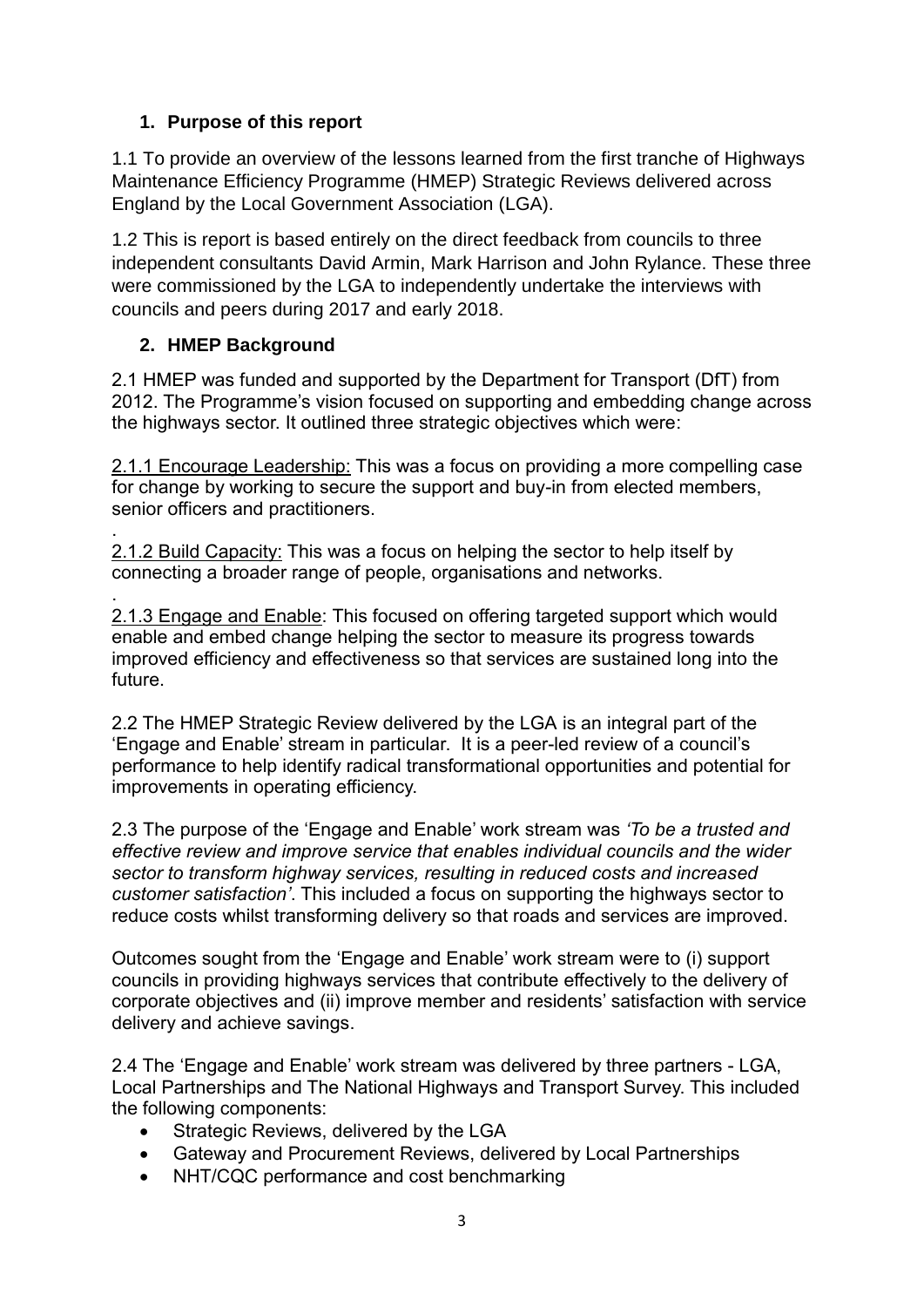# **3. HMEP Strategic review delivered by the LGA**

3.1 The HMEP Strategic Review is based on the LGA's tried, tested and trusted local government peer challenge model. The model emerged as a response to a desire within local government for councils to informally test their effectiveness and learn from others. It was traditionally applied on a corporate basis but many service-based models have emerged over a number of years. Over 1,100 peer reviews have been delivered in since 2011 and more than 90% of councils have had a peer review.

3.2 Peer challenge is one part of the sector-led approach to improvement, which also includes (i) leadership training and development for senior councillors and officers (ii) peer mentoring and support and (iii) tools to improve productivity and efficiency. All councils took up some part of the LGA's improvement offer in 2017/18.

3.2 The HMEP Strategic Review is a voluntary and flexible process commissioned by a council -as highway authority- to aid their improvement and learning. It involves a team of peers from local government -and sometimes those connected with it- who spend time onsite at the council to reflect back and challenge its practice. The aim is to help the council to reflect on and improve the way it works. The process involves a wide range of people working in, and with, the council and the findings are delivered immediately.

3.3 Since 2012 the HMEP programme of Strategic Reviews managed by the LGA has delivered in excess of 30 Strategic Reviews and Bespoke Support Projects at the following councils:

- **1.** Surrey County Council November 2012
- **2.** Blackpool Council January 2013. Action Planning Day February 2013
- **3.** Cambridgeshire County Council July 2013.
- **4.** Oxfordshire County Council July 2013.
- **5.** Kent County Council January 2014
- **6.** Bristol City Council- March 2014.
- **7.** Devon County Council April 2014.
- **8.** Hertfordshire County Council–June 2014.
- **9.** Dorset County Council September 2014.
- **10.** Thurrock Council–October 2014.
- **11.** Hull City Council December 2014.
- **12.** Hampshire County Council –January 2015.
- **13.** Barnsley Metropolitan Borough Council-January 2015.
- **14.** Wokingham Borough Council February 2015.
- **15.** Suffolk County Council- February 2015.
- **16.** Lincolnshire County Council- March 2015
- **17.** Middlesbrough Council July 2015
- **18.** Northumberland Council September 2015
- **19.** North Yorkshire County Council November 2015
- **20.** Wigan Council February 2016
- **21.** Wiltshire Council February 2016
- **22.** St Helens Council March 2016
- **23.** Telford and Wrekin Council March 2016
- **24.** Gloucestershire County Council September 2016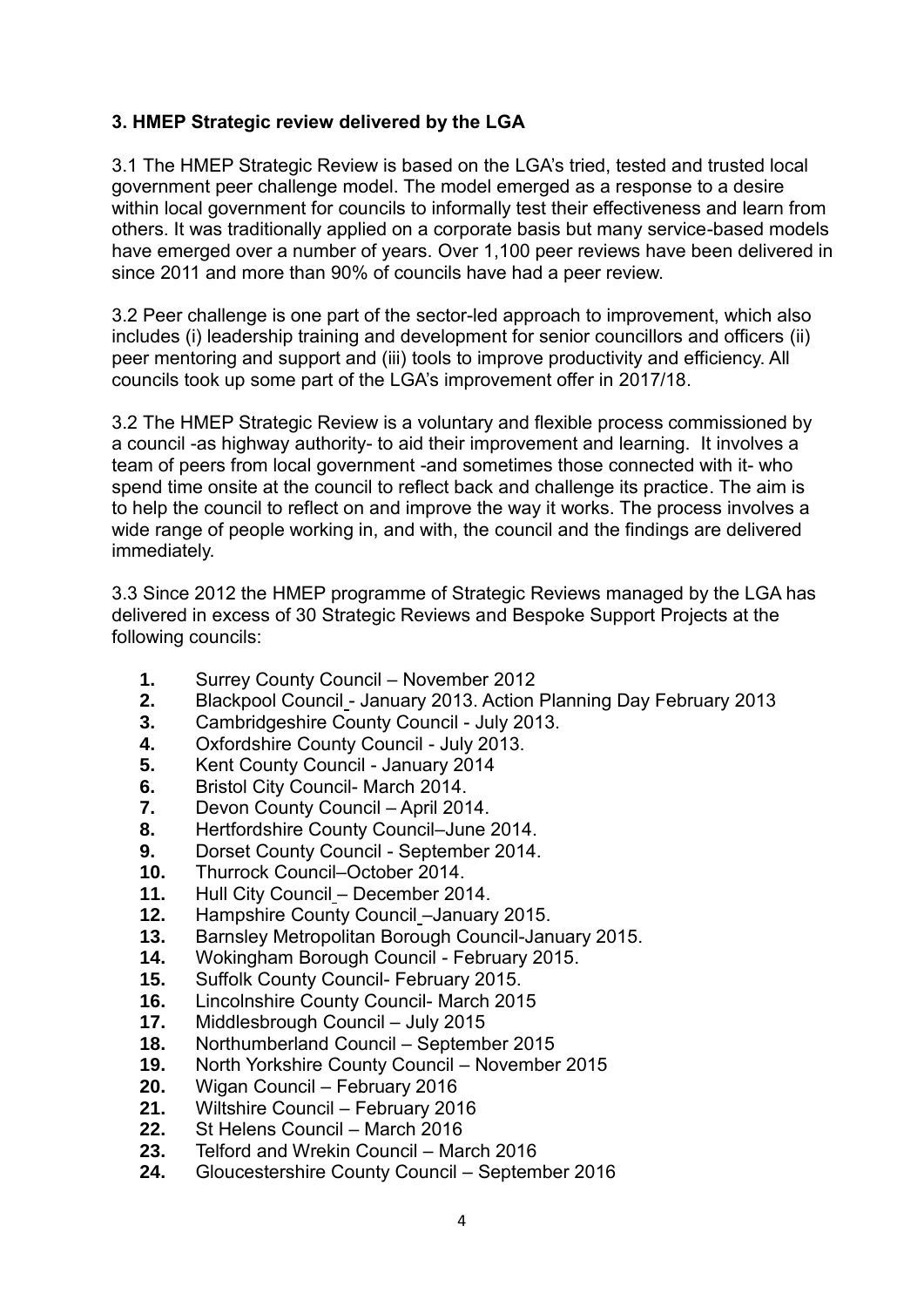- **25.** Kent County Council September 2016
- **26.** West Sussex County Council October 2016
- **27.** Wakefield Council November 2016
- **28.** Staffordshire County Council March 2017
- **29.** Buckinghamshire County Council December 2017
- **30.** East Riding of Yorkshire Council June 2018
- **31.** Southend on Sea Council October 2018

3.4 The LGA was nominated by Department for Transport (DfT) as the Delivery Partner for all HMEP Strategic Reviews. Following 'Early Enabler' pilots the LGA developed a thematic framework based on HMEP's Asset Management principles and learning from the early pilots. This is in Appendix 3 of this report.

3.5 HMEP Strategic Reviews were initially fully funded by DfT from 2012 to 2014. A costing model was phased in with a second tranche of reviews being partly subsidised by DfT and partly paid for by councils receiving Reviews between 2014 and 2016. Since 2017 councils receiving the Review have covered the full cost of delivery.

3.6 This report utilised feedback from eighteen councils. These were selected based on going back to councils nine to twelve months after the Review in order to allow impact to be more clearly assessed.

3.7 In addition fourteen member and officer peers were interviewed to get their views on the experience of being peers and how effective they found the process to be.

# **4. Motivating reasons for councils receiving LGA Strategic Reviews**

These are not exhaustive but include:

4.1 Using Strategic Reviews to help councils better respond to continuing resource constraints the local government sector faces. This was often part of a wider council culture change and savings programme

4.2 Assessing the contribution of Highways to the wider place-making/place shaping agenda. Reviews were used to analyse and cement the role of highways in the wider cultural changes being taken forward.

4.3 Using external challenge to better understand customer feedback/experience.

4.4 Using Reviews to help councils focus on effective asset management approaches. Integral to this was a focus on getting the balance right between preventative and reactive maintenance.

4.5 Using Reviews as a preparation for a fundamental service reviews, consideration of new delivery models and means of procurement. To help thinking around a future road map for service development.

4.6 Using Reviews to take stock and plan the way forward following a recent or planned re-structure and/or management changes whilst providing reassurance to senior offers and councillors that proposed approaches were rationalised and sound.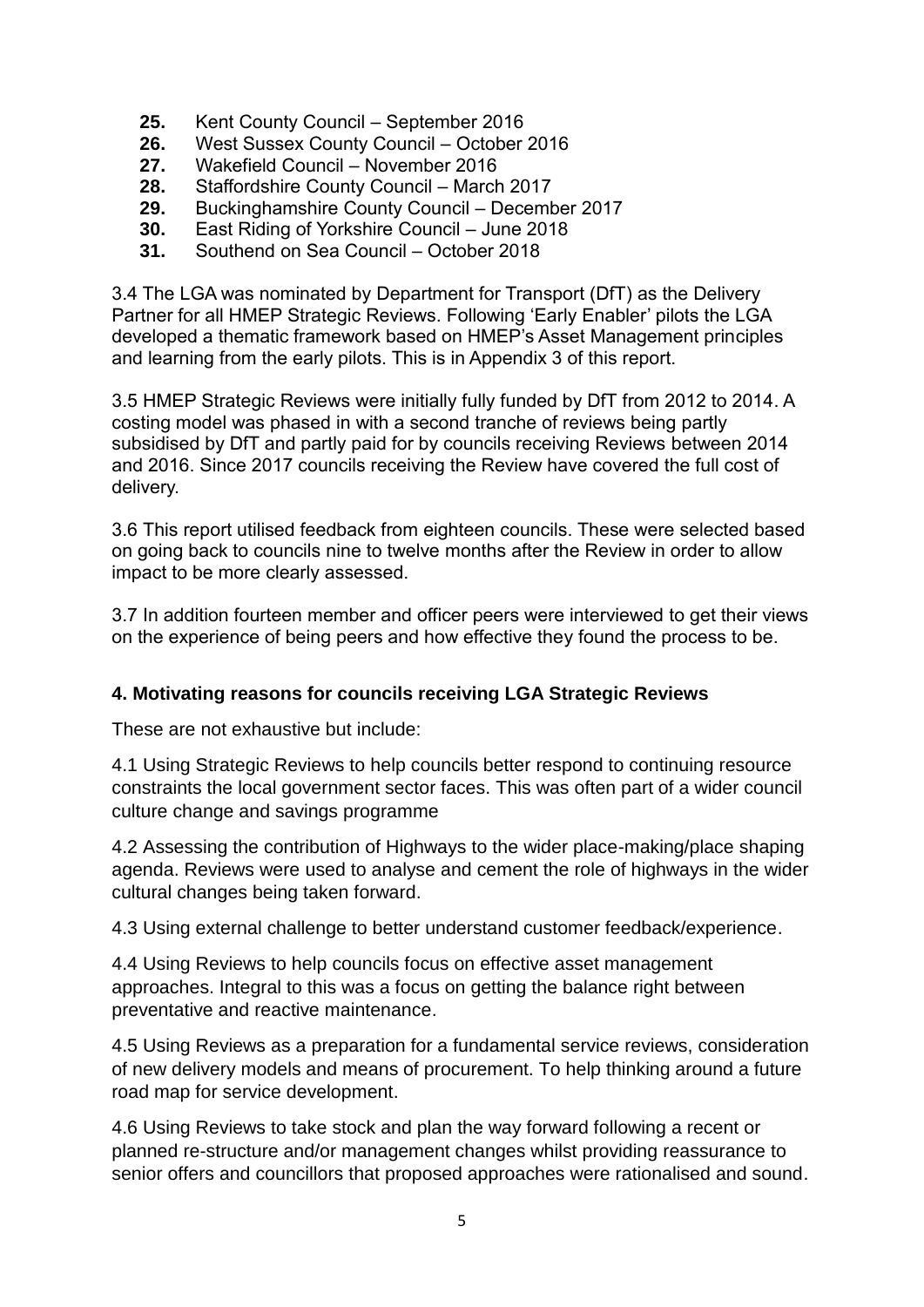4.7 Utilising Reviews in providing a considered analysis of procurement and contracting arrangements. This includes reviewing approaches to procurement, reletting contract and exploring the potential for collaboration.

4.8 Consideration of the viability and best options for joint working/collaborative arrangements with neighbouring authorities with an in-depth consideration of the relevant risks and benefits.

# **5. What Reviews have helped deliver in terms of effectiveness**

5.1 The most frequently cited outcomes from Reviews related to asset management and a life cycle approach. These included:

- 5.1.1 Putting in place new asset management strategies on the back of these **Reviews**
- 5.1.2 Securing member 'buy-in' to new asset management strategies.
- 5.1.3 Achieving a better understanding of life cycle approach to asset management.
- 5.1.4 Improving awareness of areas of risk, issues to anticipate and addressing change in a sensitive manner.
- 5.1.5 Non-cashable benefits in terms of improvements to quality of delivery. These included such as 'getting it right first time', longer term warranty and long term relationships with contractors leading to contractor investment
- 5.2 Other things which Reviews have helped councils to achieve include:
- 5.2.1 Improved performance management through a more holistic approach including customers and suppliers whilst using data to drive improvement.
- 5.2.2 Taking a more strategic approach to delivering the required savings.
- 5.2.3 Achieving greater clarity on how the highways service can contribute to corporate outcomes.
- 5.2.4 Achieving improved customer interface through better integration of teams.
- 5.2.5 Paying greater attention to skills -better understanding and learning and development, capacity, capability issues- leading to a new Learning and Development strategy.
- 5.2.6 Identifying and embedding an intelligence-led approach to asset management which was adopted corporately by other parts of the council.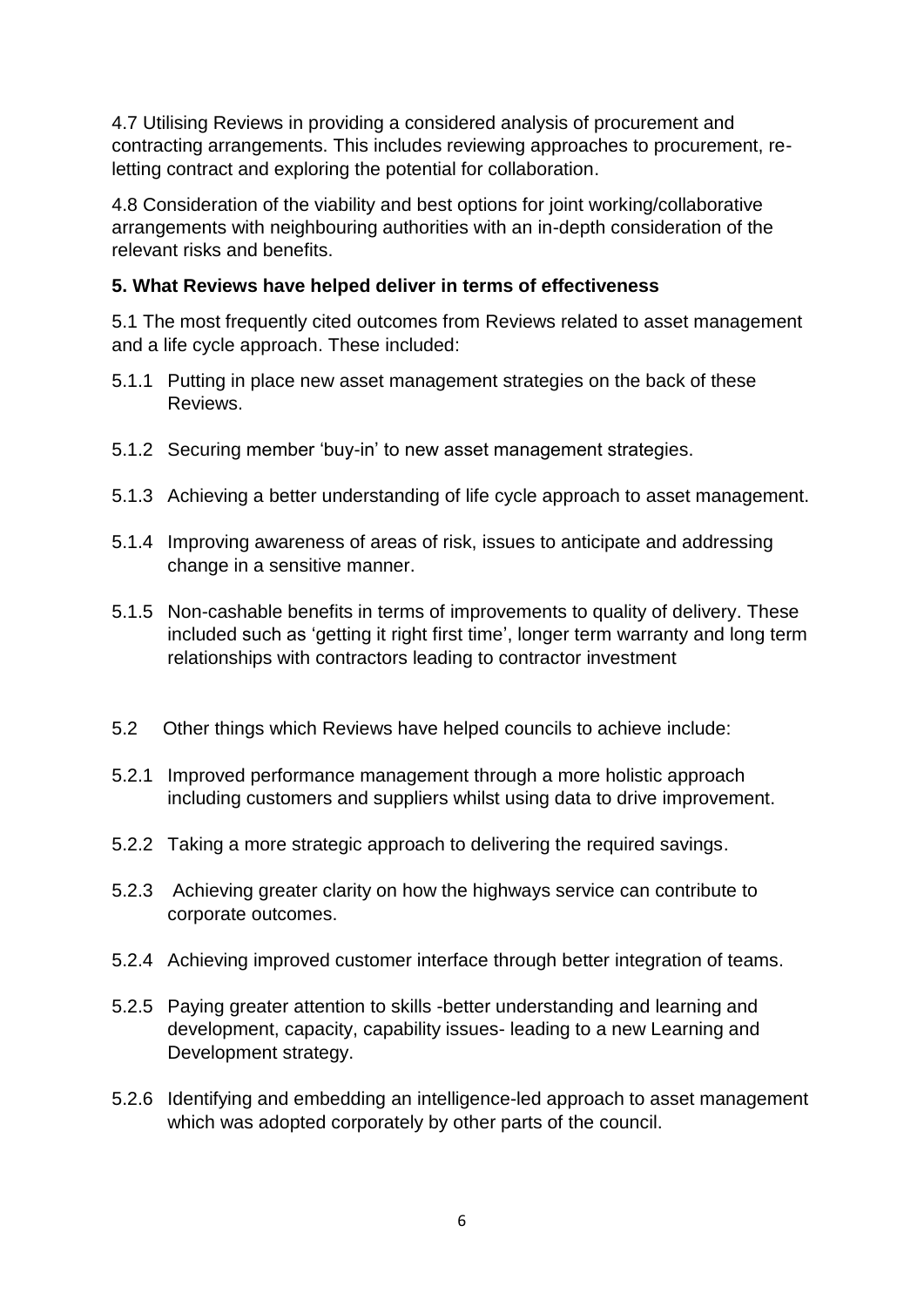- 5.2.7 Validation of the approach being taken by Highways and better understanding of the best approach to progressing with procurement. This was particularly helpful in bringing the Cabinet at one council up to speed. This made conversations between members and officers about service requirements and additional funding easier. Improved relationships between officers and members led to focussed investment at local level via local area committees. This in turn achieved better alignment with the wider strategic aim of the directorate enabling better and more effective action planning of future work.
- 5.2.8 Members becoming more confident about service delivery. This led to better integration of members and communities with the wider highways directorate in one authority.
- 5.2.9 Improving staff involvement and preparing people for corporate change.
- 5.2.10 Identifying new operating models which contributed positively to budget and service delivery improvements as assessed by DfT Banding.
- 5.2.11 Positive progress being made on the effective use of new technology to engage with the customer and manage responsive maintenance whilst maintaining strategic oversight.
- 5.2.12 Achieving a greater/better corporate understanding of highways' role both as a service and contribution to the place.
- 5.2.13 Helping councils to develop a better focus, improve service delivery, engage corporately, remove silo working and become more resilient in dealing with further challenges.
- 5.2.14 Adoption of systematic change management approach including scale and ambition of the change with use of empirical testing.
- 5.2.15 Revamp of a Transformation programme based on the findings from the peer review which helped identify what to assimilate and what to do differently.
- 5.2.16 Development of integrated teams with private sector provider (co-location, focus on function rather than geography alone area, working together effectively as one team). This led to an outcome and customer focussed approach and more efficient deployment of resources.
- 5.2.17 Effective consideration of in-house versus external provider as best delivery mechanism. The Review helped with the council's decision making on this key consideration.
- 5.2.18 Improvement in effectiveness of communications internal and external to the council by improving the functionality of website and revision of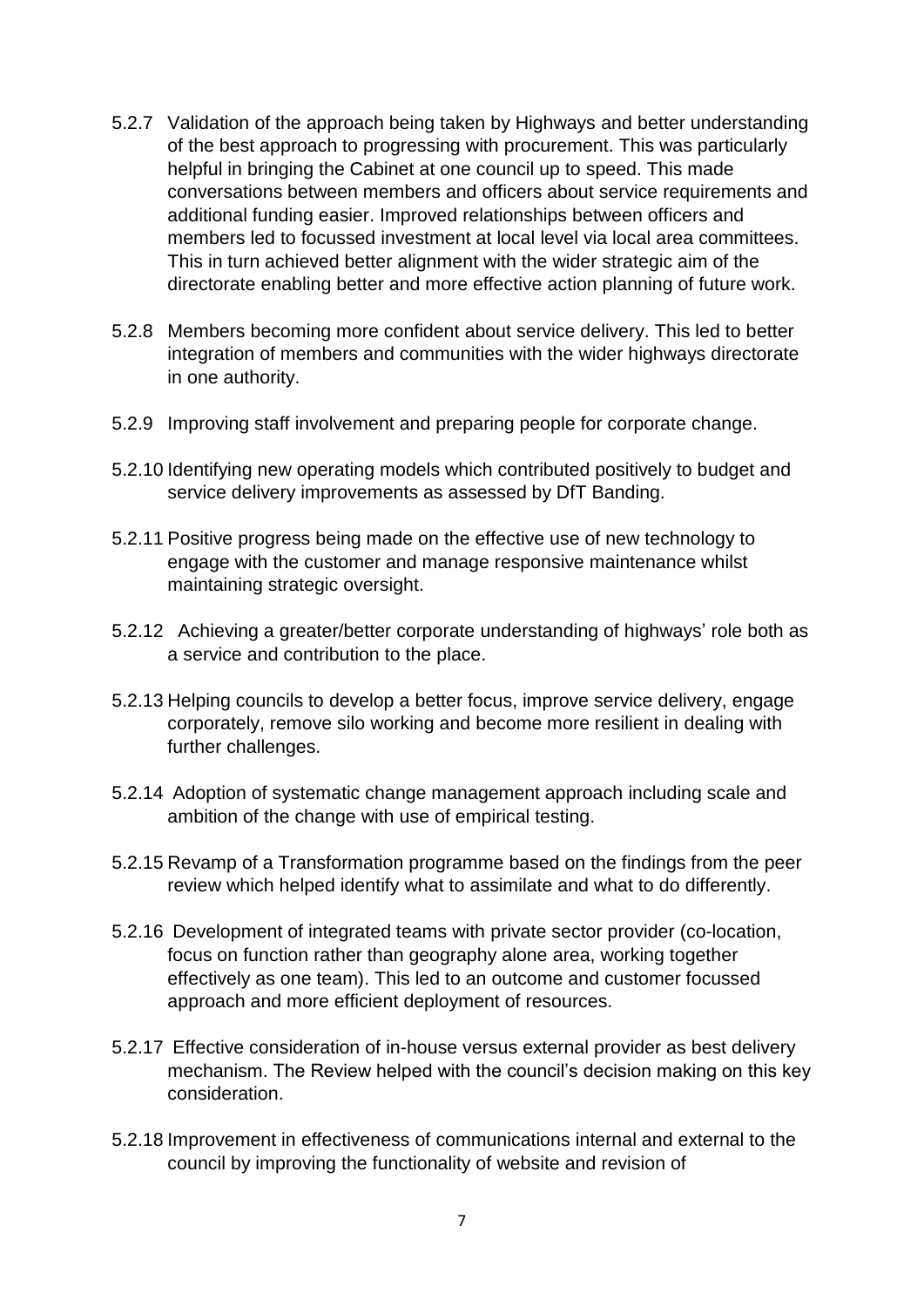communications policies. This resulted in traditional communications approaches to consultation being sharpened and contractors being more proactively involved in gathering customer feedback and information.

- 5.2.19 Prompting revisions to a council's tendering process and contracting arrangements as the Review raised greater awareness about the level of detail required for the council to do this more effectively.
- 5.2.20 Supporting a council to address one of its highest risks which was clearing its reactive maintenance backlog. This helped drive highways claims down by achieving a better network on the back of an asset management driven and project-based approach within a clear 30-year financial model.
- 5.2.21 Several councils said that the review helped them to shift their attention from the 'here and now' to longer term strategy.
- 5.2.22 Some councils received assurance that the service and improvement plans were on the right track.
- 5.2.23 Setting up a benchmarking club with 20 other councils to share performance information.

# **6 What Reviews have helped deliver in terms of efficiency**

6.1 The main financial benefit was often the access to the additional highways maintenance grant which comes from an improved efficiency assessment through the incentive element offered by DfT.

6.2 Although difficult to accurately cost, some councils indicated that there were evident savings within the supply chain due to more effective commissioning and appropriate and timely engagement/communication with contractors.

6.3 However a number of councils felt that Reviews had led to their making better use of resources. Specific examples of impact included:

- 6.3.1 Helping numerous councils to achieve Levels 2 and 3 of the DfT selfassessment banding. In the case of North Yorkshire Council attaining Level 3 gave it access to the maximum £5 million per annum incentive payment.
- 6.3.2 Wigan Council reported greater success in accessing DfT and Environment Agency funding.
- 6.3.3 Cambridgeshire County Council fed back greater transparency about how/where maintenance funding is spent and better member understanding of the balance between a strategic approach and local priorities.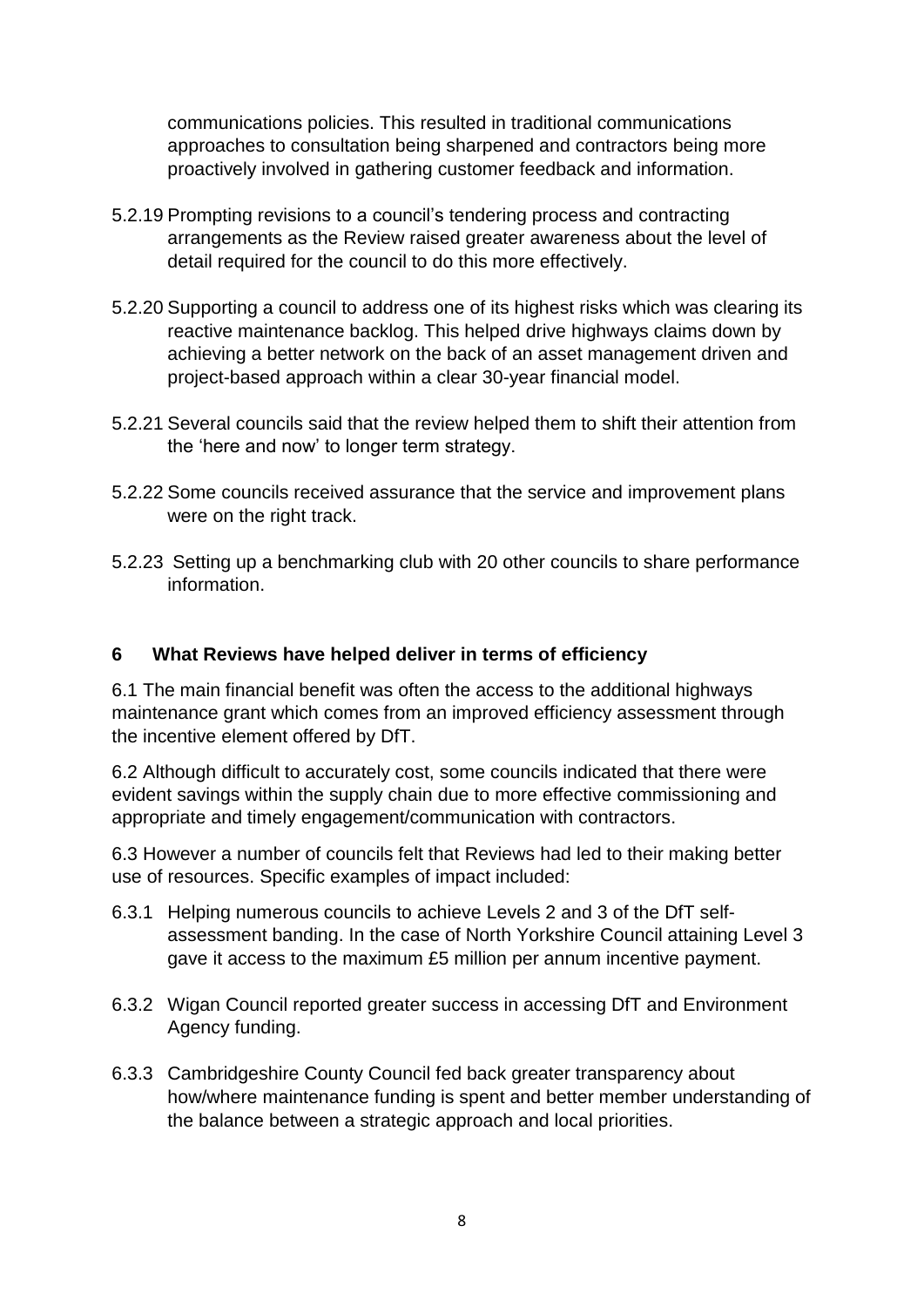- 6.3.4 Hampshire County Council realised efficiencies and received approval for growth in investment in a £10million per annum planned maintenance budget and a new more resilient and customer-focused service delivery model.
- 6.3.5 Suffolk County Council fed back achievement of £1.3 million savings in relation to reactive maintenance through the rationalisation of approach to delivery acting on the recommendations from a Review.
- 6.4 There were examples of specific savings made on the back of the delivery of Strategic Reviews:
- 6.4.1 Cambridgeshire County Council achieved £200,000 per annum reduction in maintenance spend without any fall in satisfaction measures following its use of the messages from a Strategic Review.
- 6.4.2 Kent County Council achieved £800,000 per annum saving following service re-design.
- 6.4.3 The work of a Strategic Review helped drive a £500,000 saving through highways maintenance contract and £500,000 per annum saving through LED street lighting for Thurrock Council.

# **7 Wider Learning for peers supporting Strategic Reviews**

7.1 Some of the wider benefits of the Review relate to the ability of peers to share their learning across the sector as well as within their own authorities. Some of the benefits of acting as a peer included:

- 7.1.1 Learning from fellow members of the peer team and from other councils' notable practice (for example innovation in the integration of health and wellbeing, utilising more environmentally friendly practice as part of a council's Highways strategy). This allowed for such practice to be implemented in the peer's own authority.
- 7.1.2 Increasing peers' own knowledge base (for example better understanding the concept of asset management in highways) and better understanding the right questions to ask about Highways back in their own councils.
- 7.1.3 Enhanced standing in senior arenas and professional bodies (for example DfT, ADEPT).
- 7.1.4 Personal development including confidence in dealing with senior members and officers both in both their own council and wider local government.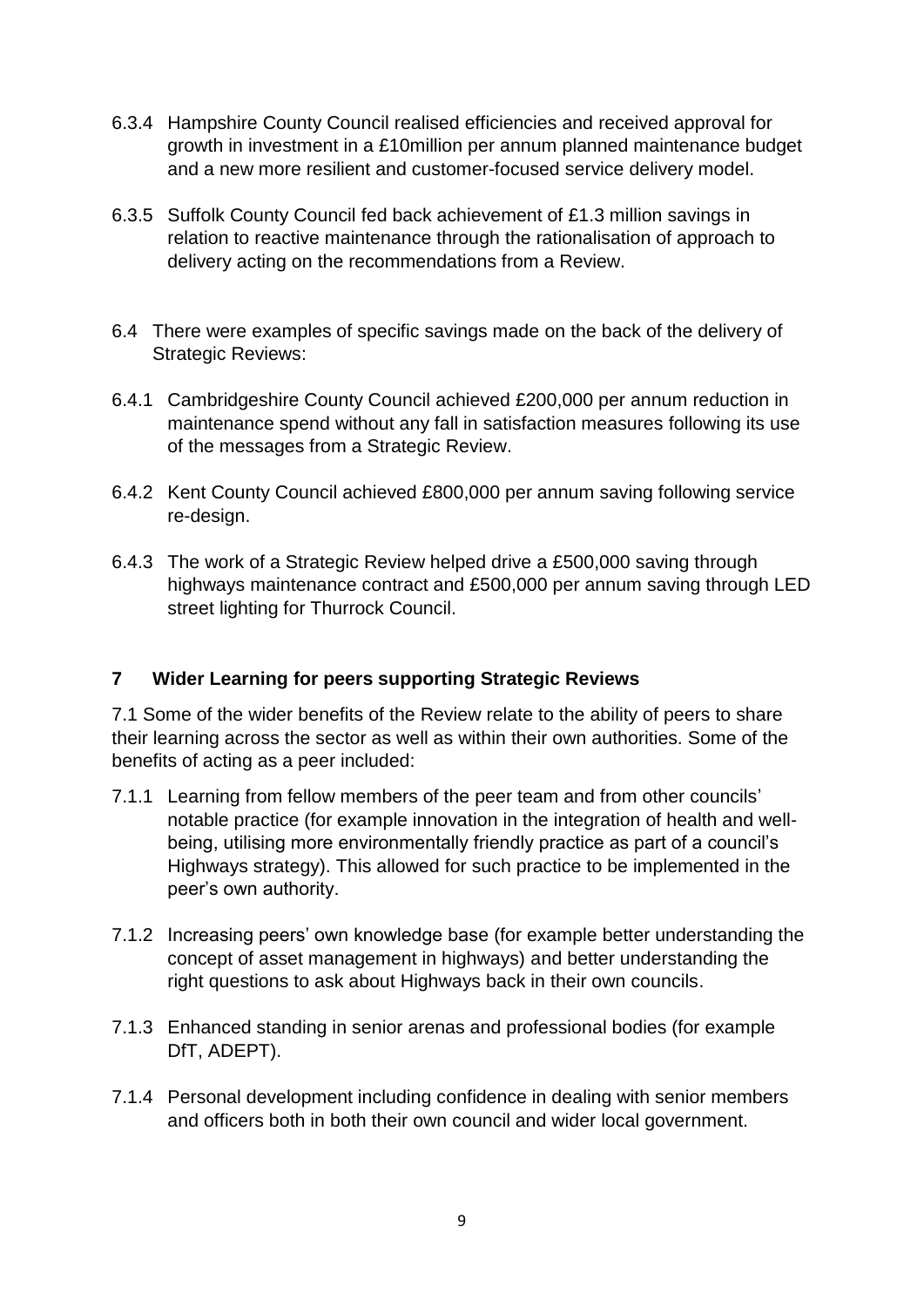- 7.1.5 Enhanced personal skills. Peers described the benefit of tact, political awareness and learning how to present difficult issues without negatively disadvantaging colleagues. The value of being in different teams alongside colleagues with different skills and the opportunity to learn from them was repeated often.
- 7.1.6 Time out of the 'day to day' pressures to discuss interests of mutual interest and to think about transfer of ideas back into the peer's own council.
- 7.1.7 Building networks and continuing relationships. This was not limited to between team members but extended to ongoing communication with the councils hosting reviews. The benefits were felt to be valid both politically and in relation to sharing technical knowledge and advice.
- 7.1.8 The value of reflection time. Being free of the 'day job back at the ranch' gives the opportunity to take a wider perspective and recognise that all authorities have areas of strength and areas in which they could perform better. This gives greater confidence to acknowledge your own authority's strengths.
- 7.1.9 Professional development opportunity for officers when training budgets are constrained.
- 7.1.10 Fresh perspectives generated by an authority which may be very different to your own, but still provide transferable learning to your authority.

**Ernest Opuni** *(Manager of the LGA programme of HMEP Strategic Reviews) December 2018)*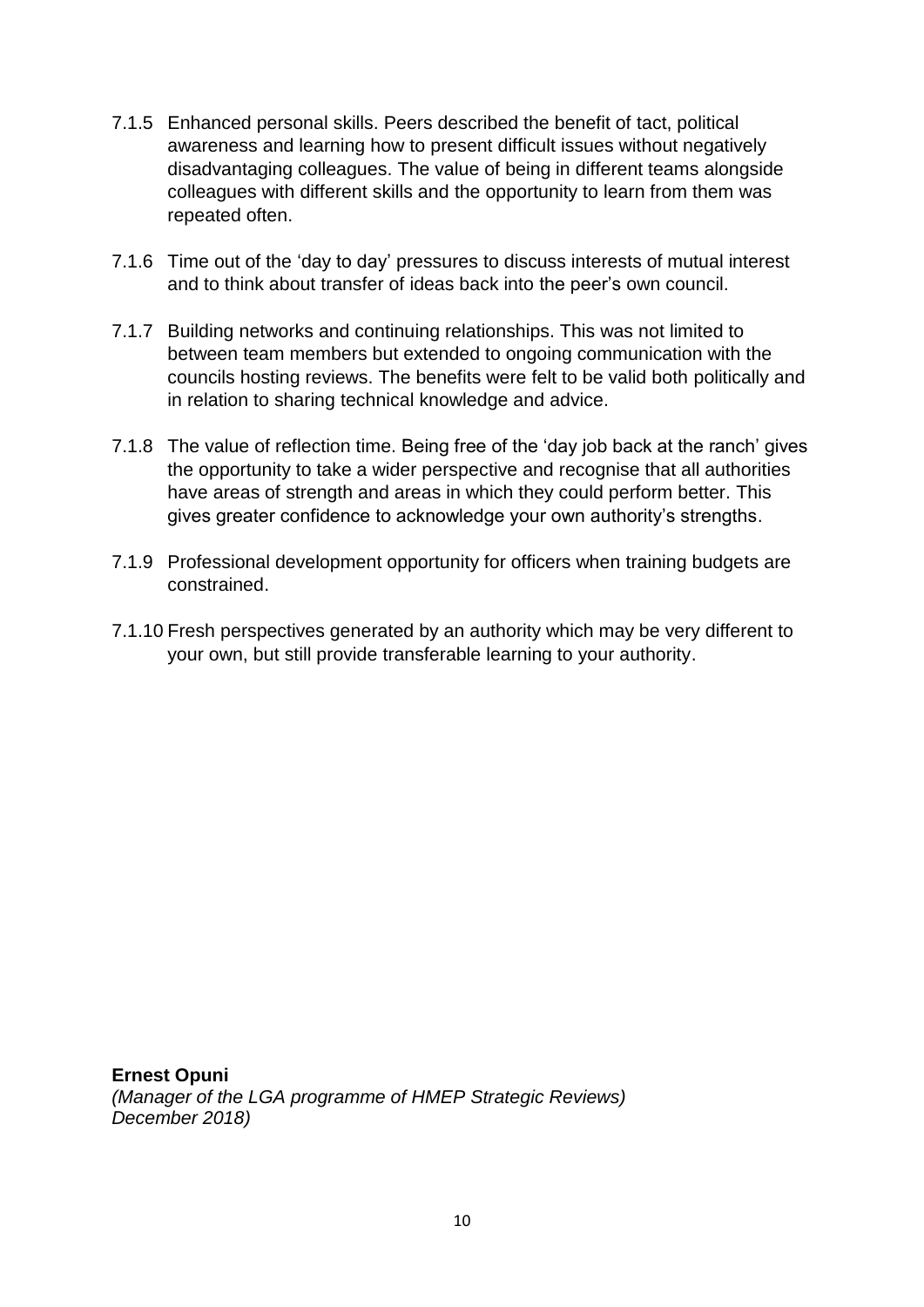# **APPENDIX 1 – CASE STUDIES**

We are very grateful to the councils listed below who took the time to feedback on their HMEP experience. The councils interviewed were those who had undergone a Strategic Review and the Action Planning phase at least nine months prior to speaking to the independent consultants who contacted them. This was to allow enough time for councils to reflect on any impact resulting from their Reviews.

These case studies have been listed alphabetically for ease of reference. They give details of the person from the council who provided the feedback at the time of the interviews taking place.

- 1. Barnsley Metropolitan Borough Council
- 2. Blackpool Council
- 3. Cambridgeshire County Council
- 4. Devon County Council
- 5. Dorset County Council
- 6. Hampshire County Council
- 7. Kent County Council
- 8. Lincolnshire County Council
- 9. Middlesbrough Council
- 10.North Yorkshire County Council
- 11.Oxfordshire County Council
- 12.St. Helens Council
- 13.Suffolk County Council
- 14.Surrey County Council
- 15.Telford and Wrekin Council
- 16.Thurrock Council
- 17.Wigan Council
- 18.Wiltshire Council

# **Barnsley Metropolitan Borough Council**

**Date of HMEP strategic review / action planning session** – January and March 2015 **1) Reasons for requesting the review**

- The service needed to move forward, current ways of working were seen as restrictive nor did it make use of asset management principles in improvement and forward planning.
- The way the service was configured and delivered did not link to wider corporate goals around regeneration, 'it was an island of operation'.

# **2) Experience of the review process**

- Credible peers from the sector helped to clearly identify and set out potential areas for improvement.
- The review provided a reference point for why change had to occur and continues as an aide memoire as we move forward.

#### **3) What the review helped the council to achieve**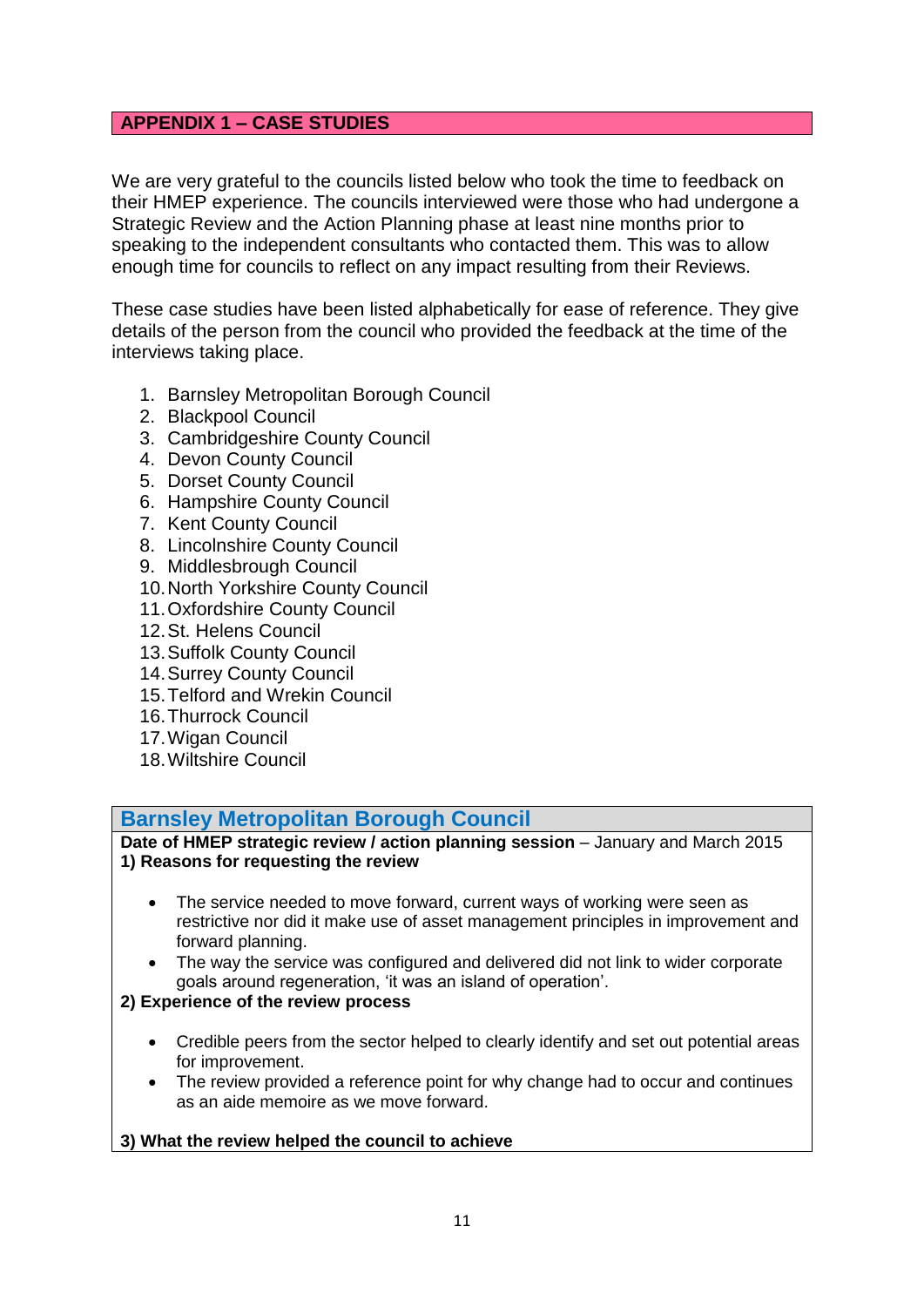- The review opened up the debate about the role of highways as a major asset in delivering regeneration, it facilitated a conversation within the workforce around change and promoted member understanding and engagement.
- The review provided a route map for future development, identifying areas such as asset management, benchmarking and business planning that were underdeveloped.
- It provided an external viewpoint that constructively challenged the authority and provided options for going forward.

# **4) Specific changes arising from the review**

- The review complemented an approach that the director wished to pursue, challenging current ways of working to deliver a more effective service that was performing more efficiently and driven by asset management principles.
- The peers clearly identified and set out for members an improvement journey that would not only deliver technical and engineering solutions but also contributed to wider regeneration priorities and ambitions.
- The review provided a reference point for management staff conversations about why things had to change and acted as an aide memoire on the journey.

# **5) What has been the value of changes arising from the review**

 The review helped to set the agenda for change, it offered an external challenge at the start of that process, it opened up the debate and highlighted new or different ways of working that we could adopt that would then deliver the efficient and cost effective service that we were aiming to develop.

Council contact: Paul Castle, Ian Wilson

Tel. 01226 772158

E-mail [paulcastle@barnsley.gov.uk](mailto:paulcastle@barnsley.gov.uk) [ianwilson@barnsley.gov.uk](mailto:ianwilson@barnsley.gov.uk)

# **Blackpool Council**

**Date of HMEP strategic review / action planning session** – January – February 2013 **1) Reasons for requesting the review**

- To inform a major reinvestment programme and service redesign to address a deteriorating network
- To help support political decision making by a new administration on the proposals for investment that had been developed by the previous administration

#### **2) Experience of the review process**

 The review was a very positive experience, helping move forward staff and member communications and engagement, provided valuable reassurance and a steer on focus, process and key issues in relation to the investment programme

# **3) What the review helped the council to achieve**

 It helped to challenge our proposals, and informed the way we approached working with contractors and the DLO, the review, and the peers insight and feedback, has helped staff and members to understand and buy into new ways of working within a 30 year financial model that is now being delivered.

# **4) Specific changes arising from the review**

 The review has helped to inform decision making in relation to use of locally based contractors and the DLO, improved arrangements for member buy in and decisionmaking, changing work practices and a refocus of the main contractor relationship.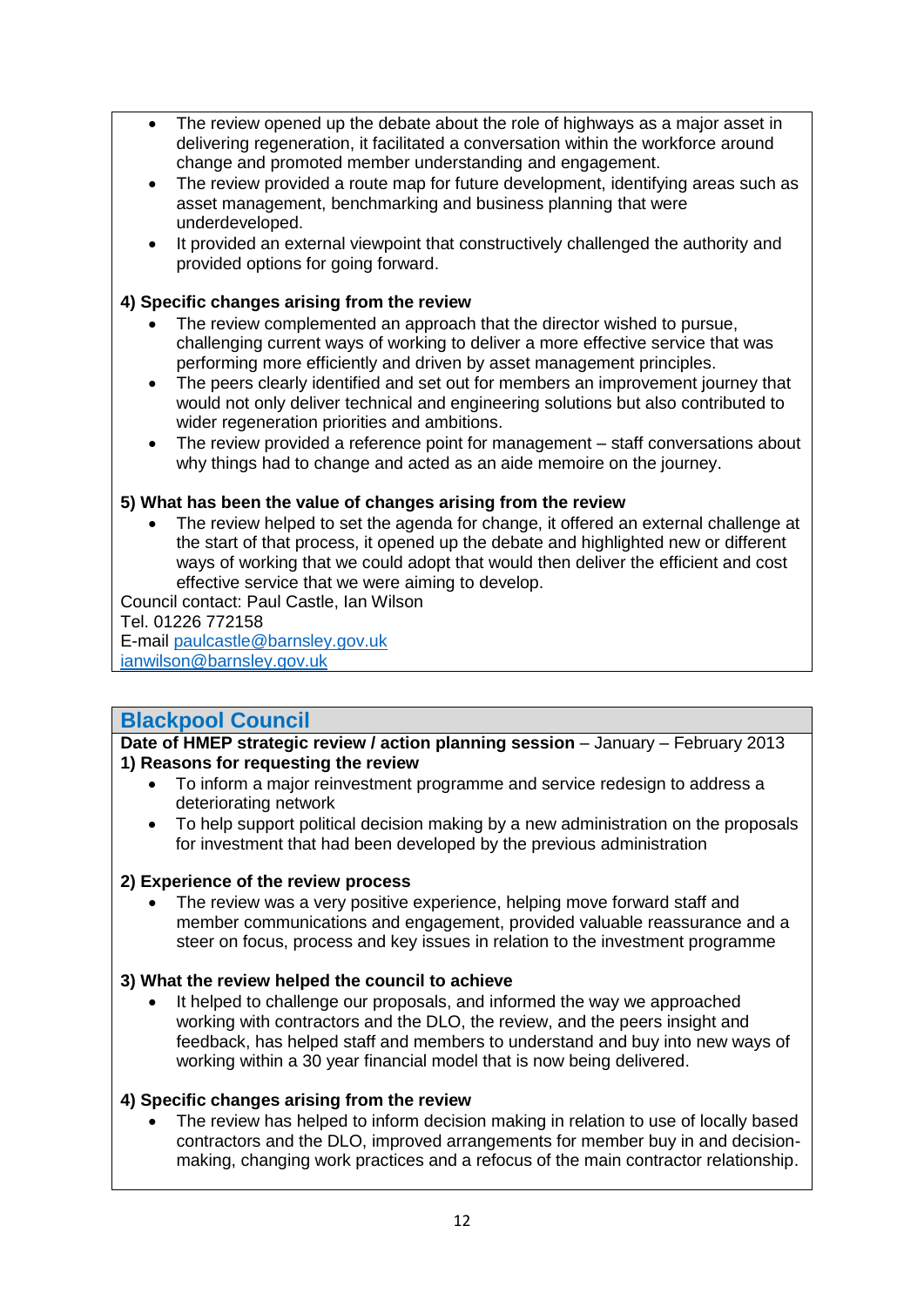# **5) What has been the value of changes arising from the review**

 It's especially important that you open up to eternal scrutiny if money is tight or there are difficult decisions to be made, its very valuable to get an outside opinion and the peer feedback gives you just that and more. It has helped to reassure and steer our forward investment programme which is now delivering significant change and improvement

Council contact: John Donnellon Tel. 01253 477519 E-mail [john.donnellon@bch.co.uk](mailto:john.donnellon@bch.co.uk)

# **Cambridgeshire County Council**

**Date of HMEP strategic review / action planning session** – July / September 2013 **1) Reasons for requesting the review**

- Pressure on resources how to make best use of these
- Wanted to consider the new asset management approach
- New structure introduced in 2012/13 opportunity to take stock and consider new ways of working.

#### **2) Experience of the review process**

- Asset management approach was new and the review provided a focus on this and raised the profile of asset management.
- The team identified some gaps in Cambridgeshire's approach and opportunities to try new ways of working, aided by their external perspective. The team provided effective challenge and support, derived from their experience, credibility and objective approach.

# **3) What the review helped the council to achieve**

- The review kicked off new conversations, including between officers and members. It provided the opportunity to consider new ways of working.
- Member buy-in to asset management achieved. Greater transparency about where / how money is spent.

# **4) Specific changes arising from the review**

- Cambridgeshire now has an agreed asset management strategy and policy, with a plan subject to annual review. Appropriate governance processes to enable lifecycle approach to asset management.
- A member-led working group develops annual maintenance plan prior to formal committee approval. This balances a strategic approach with local priorities and gives members a better understanding of this.
- Findings of review have informed terms of new highways management contract, let from July 2017 following expiry of previous 10 year contract

# **5) What has been the value of changes arising from the review**

 Difficult to be specific about the financial savings arising from the review, but annual reductions to the maintenance revenue budget have resulted in little impact to satisfaction levels as a result of the more proactive approach.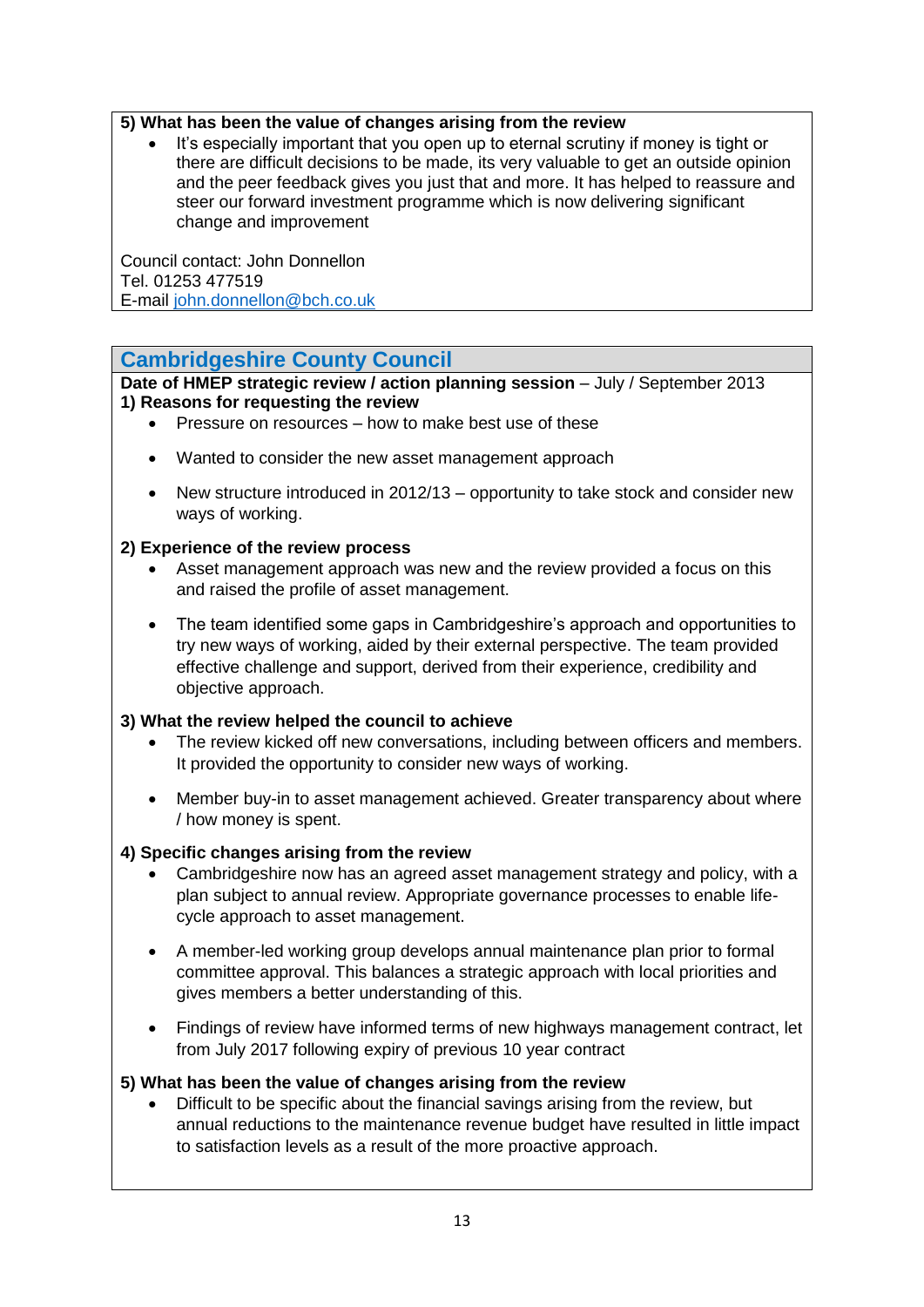Council contact:

Richard Lumley, Head of Highways, Cambridgeshire County Council

Tel. 01223 703839 E-mail [richard.lumley@cambridgeshire.gov.uk](mailto:richard.lumley@cambridgeshire.gov.uk)

# **Devon County Council**

**Date of HMEP strategic review / action planning session** – April, May, August 2014 **1) Reasons for requesting the review**

 A critical friend challenge and assurance on our proposed options for service delivery and procurement.

# **2) Experience of the review process**

 It provided the critical friend challenge that we were seeking, enabling us to stand back from the detail, listen to an external perspective and gave us areas for consideration in terms of strategic and operational perspectives that informed our decisions making going forward. It was helpful that the team could place current developments in the context of a wider journey that the service had undertaken in recent years.

#### **3) What the review helped the council to achieve**

 It helped us to examine our approach to change and o become more conscious drivers of our road map, to refine our tender process, to increase member engagement and to make better informed decisions on DLO and joint procurement, it emphasised the importance of periodic horizon scanning to future proof our services.

#### **4) Specific changes arising from the review**

- We reviewed our approach to tenderers to better engage with them and develop a culture that promoted working together in any future contracts
- We refined our joint procurement strategy to better reflect and meet our own needs and to reflect consideration not just of benefits but also of potential risks
- We increased our engagement with Scrutiny to widen member engagement beyond the Cabinet.

# **5) What has been the value of changes arising from the review**

 The review enabled us to stand back and both listen and reflect, it provided light bulb moments on a number of issues and useful challenge on key areas of our road map, it emphasised horizon scanning as a way to ensure effective future proofing of services and made us reflect on how we should be drivers of change rather than react to it.

Council contact: Meg Booth Email: [meg.booth@devon.gov.uk](mailto:meg.booth@devon.gov.uk) Telephone: 01392 383 379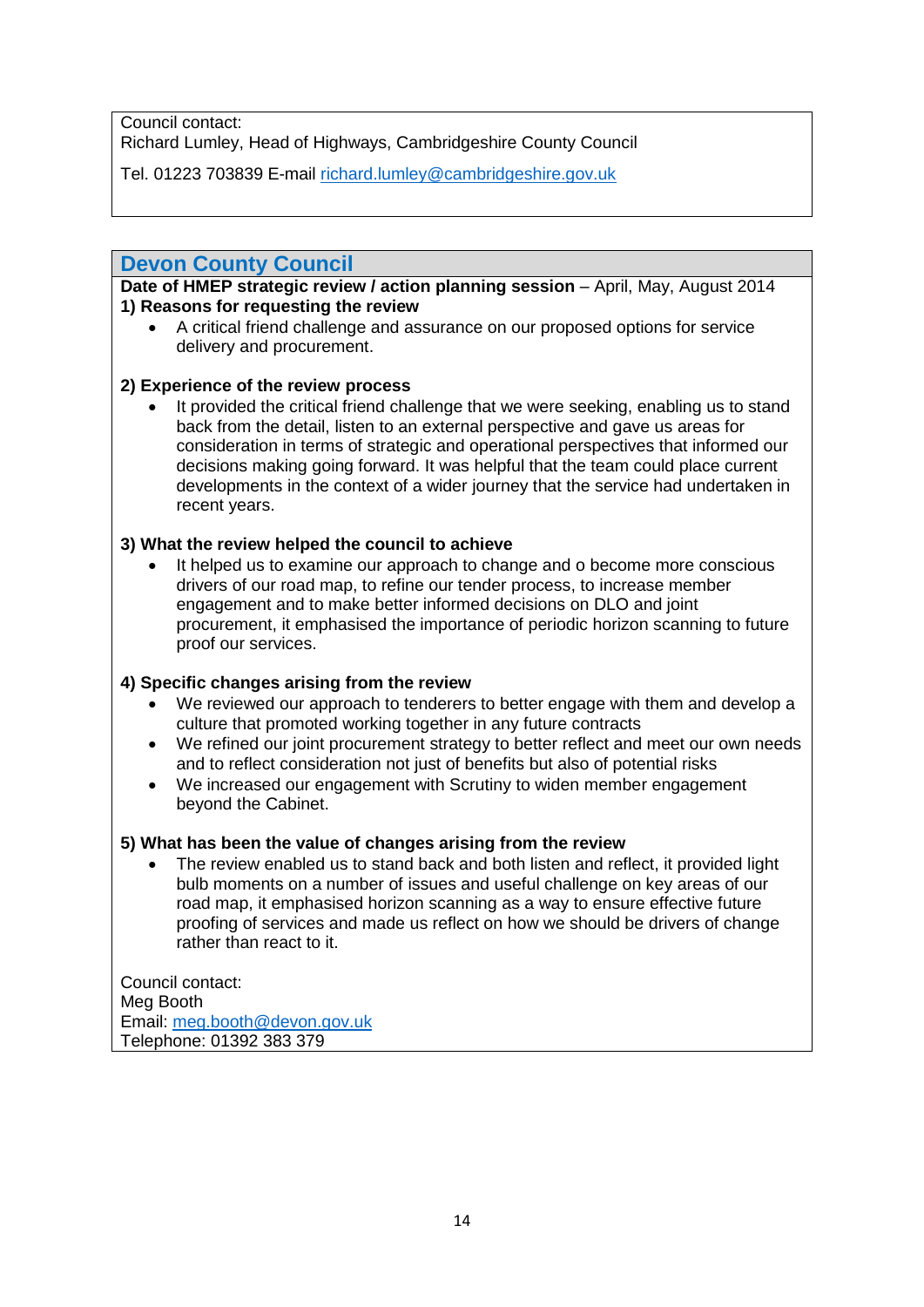# **Dorset County Council.**

**Date of HMEP strategic review / action planning session** – SR 9-11 Sept 2014 with AP in Nov 2014

## **1) Reasons for requesting the review**

- Preparation for a fundamental service review and consideration of a new delivery mechanism and means of procurement.
- To help thinking around a future road map for service development.
- To assess the effectiveness of a new senior management structure.
- Provide a health check for current service delivery.
- To demonstrate that DCC was open to challenge through a respected HMEP/LGA methodology and process.

#### **2) Experience of the review process**

- The team were knowledgeable and credible and understood DCC issues. Team members were known in the highways industry, and this helped in assuring confidence that the strategic review was by critical friends and not an inspection.
- Sharpened up the performance framework.
- Produced a suite of key policy documents for consideration by Cabinet.
- Redefined service plan which became a model for other council service plans.

#### **3) What the review helped the council to achieve**

 Although good operationally DCC Highways needed to become more strategic and show links to corporate objectives, the SR really helped DCC to refocus on the reasons why they needed to do more than repairs and preventative maintenance. It provided head room to really think about the service without being distracted by the demands of the day job. The process reinvigorated the in-house team. A way of sharing problems and exploring solutions.

# **4) Specific changes arising from the review**

- Helped DCC to develop a business plan, demonstrating service benefits via 18 projects that are complete or nearing completion.
- Improved working with town and parish councils, who are now undertaking some small scale (aesthetic) works themselves with guidance and advice from DCC. Local precepts raised to fund these works that DCC cannot fund anymore.
- Much use of digital portal for public to register issues and track progress on improvement/repair.
- All front line staff trained in use of Facebook and Twitter to record problems.
- E. News for residents with 14,000 signed up.

#### **5) What has been the value of changes arising from the review**

- Members are more confident of service delivery.
- DCC attained Band 3 incentive element of Maintenance Block Grant.
- Achieved many other awards including APSE Highways, Winter Maintenance and Lighting best team of the year 2016 (this has further improved staff morale and productivity.
- DCC set up a benchmarking club with 20 other councils to share performance information.
- Staff go to other councils (Wilts) to see best practice, other councils go to DCC. This is via contacts made through the SR process (either as commissioning council or as a peer team member)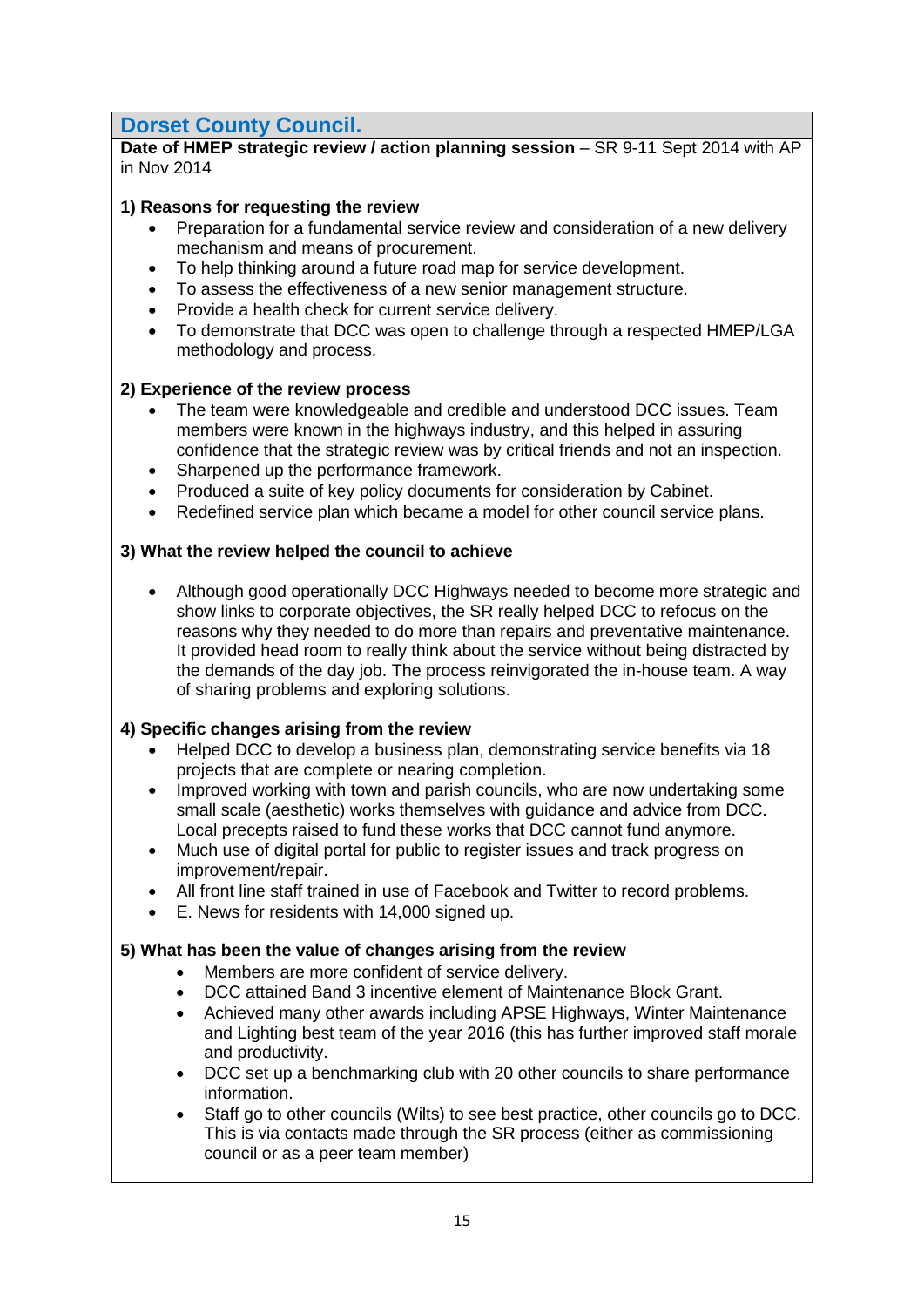Council contact: **[Andrew.Martin@dorsetcc.gov.uk](mailto:Andrew.Martin@dorsetcc.gov.uk)**

Service Director Highways and Strategic Director, Dorset County Council Tel. 01305 228182

# **Hampshire County Council**

**Date of HMEP strategic review / action planning session** - January and March 2015 including visits to 2 depots in March.

#### **1) Reasons for requesting the review**

- To seek reassurance on decisions already made about re letting a Highways contract for the county
- To seek an external perspective about the direction of travel to be taken
- Undertake a gap analysis, had HCC missed anything?
- To find out what other councils are doing.

#### **2) Experience of the review process**

- Both were very effective, HCC chose a bespoke model for the review as the commissioning officer had been an officer peer on the Devon CC HMEP strategic review
- The SR confirmed that HCC had made the right decisions, had a positive direction of travel and provided a view on the completeness of the issues considered to date.
- It also provided some fresh thinking and helped generate some different ideas about writing the new contract
- The AP session worked well as LGA and HCC spent time planning the event. Suggestions made in the initial SR were taken up e.g., the review team visiting the depots, improved communications, consideration of ideas/documentation from members of the peer team were made available to HCC
- KI's were confirmed and HCC given supportive challenge to devise and assess solutions. It also gave HCC time to consider areas that may be progressed at a later stage, such as contracting across councils.

#### **3) What the review helped the council to achieve**

- The key element was the validation and reassurance the review gave to the County Council
- The challenge and HCC response encouraged the officers to try new ways of working. The LGA provided comfort that the previously risk adverse approach would not address all of the ambitions of HCC. The review added gravitas to the officers requests for increased funding and in presenting proposals to the CE and Treasurer.
- The SR helped identify areas for further consideration (these have been acted upon):
	- Contribution to the corporate agenda
	- Engagement with external stakeholders.
- Confirmation of the need for stronger contract management focussed on outcomes rather than process driven inputs
- Endorsement that HCC was on the right track and helped HCC explore where it was in terms of engaging staff, members, contractors in the contracting process. Providing reassurance that the timetable and key stages of re-letting the contract could all be achieved. Plus sufficient time to learn from others.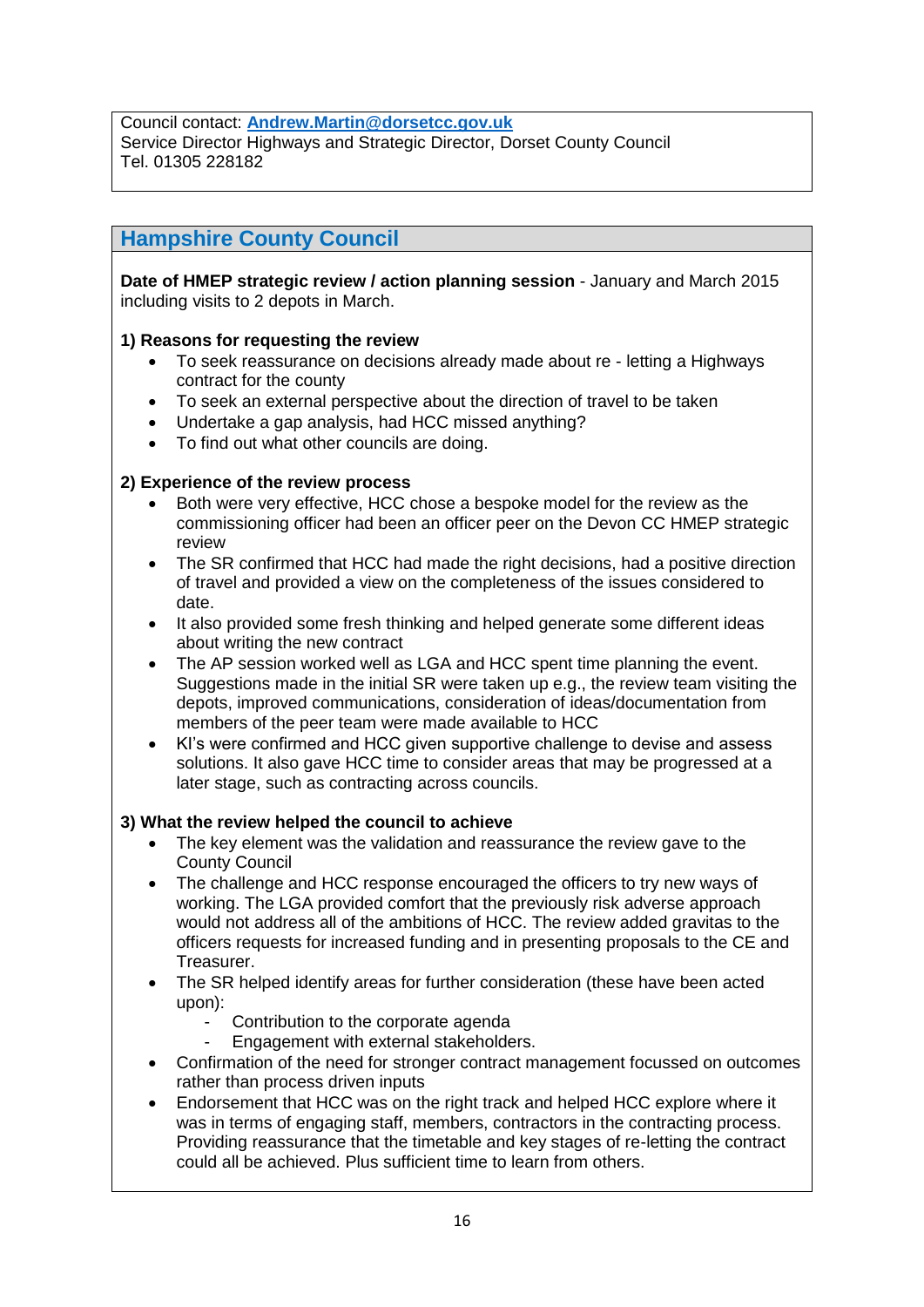## **4) Specific changes arising from the review**

- HCC made rapid progress on recommendations for the SR, including:
	- Staff involvement, including a preparing people for change programme (now adopted corporately) that looks at 4 aspects of change 1.Commercial2.Wellbeing 3. Political and 4. Customer dimensions. Backed up by individual questionnaires this helped identify areas of resistance
	- Improved communications
	- Providing a "golden thread" embedding corporate objectives within the contract
	- Not being afraid of ambiguity, HCC does not need to have the answers; these can be worked on jointly with the new service provider.

#### **5) What has been the value of changes arising from the review**

- HCC has realised efficiencies from the new Contract which commenced on 1 August 2017. Additionally, it was able to demonstrate the need for Capital Highway Maintenance investment which resulted in continued additional HCC funding of £10m per year for the term and the full support of the political administration.
- The new 7 year (extendable to 12 years) Contract aligns with the corporate objectives of HCC, and is sufficiently flexible and agile to meet challenges that may appear over the life of the Contract.
- The Contract procurement route included negotiations with contractors which helped generate new thinking around service delivery, income generation and capital expenditure.

#### **Council contact: [colin.taylor@hants.gov.uk](mailto:colin.taylor@hants.gov.uk)**

Deputy Director - Highways, Traffic and Transport at Hampshire County Council 01962 846753

# **Kent County Council**

**Date of HMEP strategic review / action planning session** – January / March 2014 **1) Reasons for requesting the review**

- To provide a 'sense check' how well did the council perform compared to other authorities and what needed to be improved.
- Kent had re-tendered highways maintenance term contract in 2010/11 and restructured the highways service in 2013. The review would provide an opportunity to take stock as to how well these arrangements were working in practice.

#### **2) Experience of the review process**

- The team acted as 'critical friends' posing questions and asking us to consider options. The team triangulated evidence sources as the basis for their challenges to us.
- The process was effective in identifying the key issues which Kent needed to address and assisted access to good practice examples

#### **3) What the review helped the council to achieve**

 The service had been paying too much attention to the 'here and now' – the review helped us to move our focus on to longer term asset management and life-cycle costing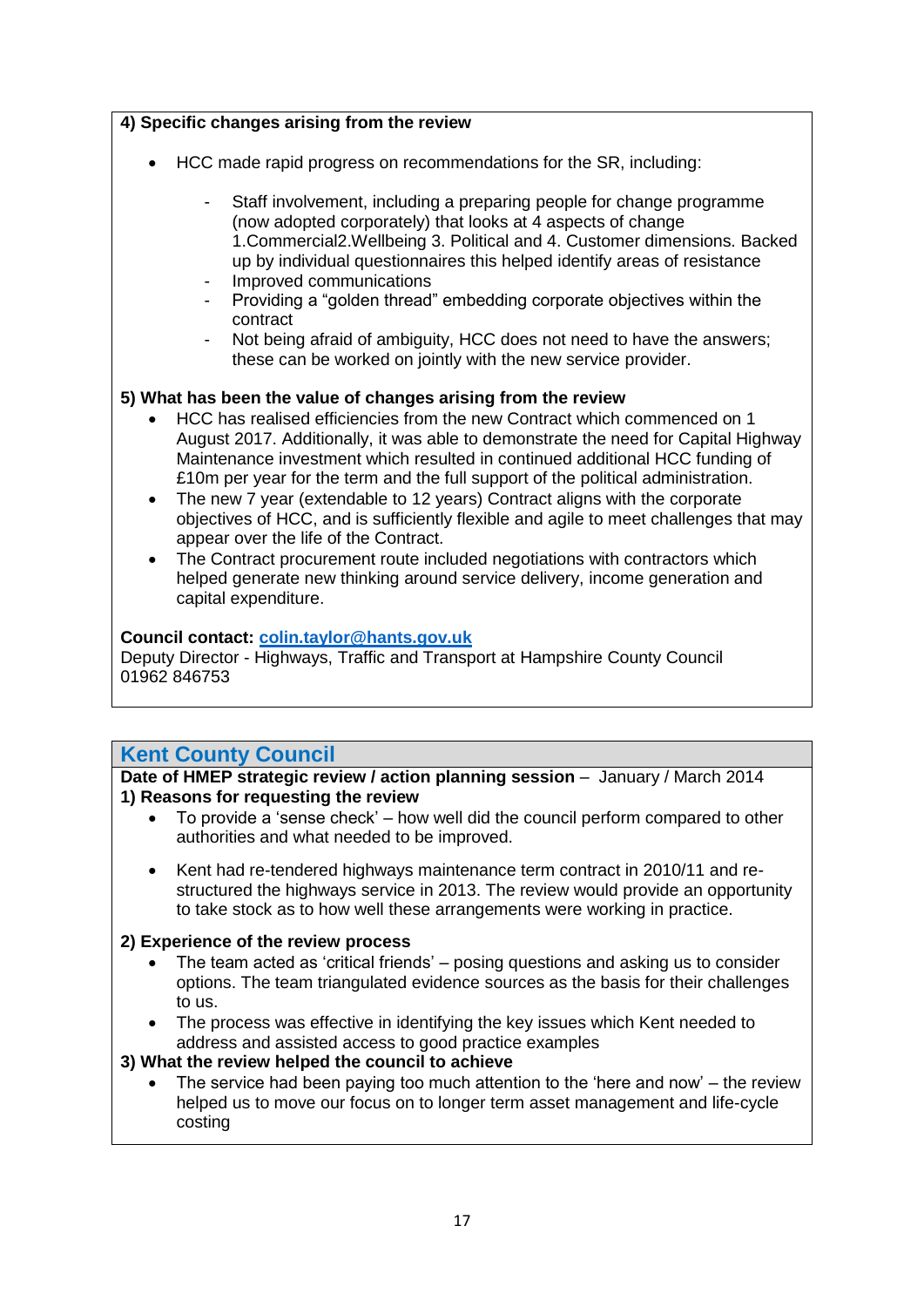Identified the need to better integrate service response / customer interface and team structures to underpin this

# **4) Specific changes arising from the review**

- Initiated a service re-design shortly after the review, to better integrate service delivery at the customer interface and tackle silo working.
- Improved performance monitoring, so that the data collected is used to drive service improvement and better management of the asset.
- Greater attention to longer term asset management. A risk-based asset management plan has been introduced, which is used to prioritise maintenance spend.

# **5) What has been the value of changes arising from the review**

- Service re-design and wider changes to highways management structures have led to savings of up to £800k per annum.
- Corporate management and members more aware of the extent of investment required to maintain the asset, which has enabled conversations around competing priorities
- Improved access to DfT incentive funding currently band 2 for HMEP selfassessment, with a plan to reach Band 3 by the end of 2017.

#### Council contact:

Andrew Loosemore, Head of Highways Asset Management, Kent County Council

Tel. 03000 411652

E-mail – [andrew.loosemore@kent.gov.uk](mailto:andrew.loosemore@kent.gov.uk)

# **Lincolnshire County Council**

**Date of HMEP strategic review / action planning session** Jan 2015 (SR) and Mar 2015 (AP)

# **1) Reasons for requesting the review**

- To review the strategy for the highways service and its contribution to the corporate objectives and growth agenda through a commissioning model approach
- To consider how the work done with Cranfield gives assurance that contractual arrangements are being maximised
- To investigate whether the shift in balance from reactive to preventative maintenance supports the strategic approach to asset management
- To look at the potential for regional consolidation as part of the financial challenge
- To recognise and validate improvements as well as signposting to best practice elsewhere which would be of benefit to Lincolnshire

# **2) Experience of the review process**

- The SR confirmed key issues as identified by the Council. It added a different perspective on potential solutions for the Council and provided reassurance to the organisation. Holding up the mirror worked well and provided positive feedback from politicians and fellow professionals.
- Steve Willis and Paul Rusted from LCC are both peer reviewers and advocates of the benefits that can be achieved from peer reviews
- The Council put a good deal of effort into the AP session (a pre requisite for a good outcome).
- The Council Scrutiny process was used to report on the review and assist in developing proposals for a new operating model

# **3) What the review helped the council to achieve**

LCC acted on the review team recommended areas for attention: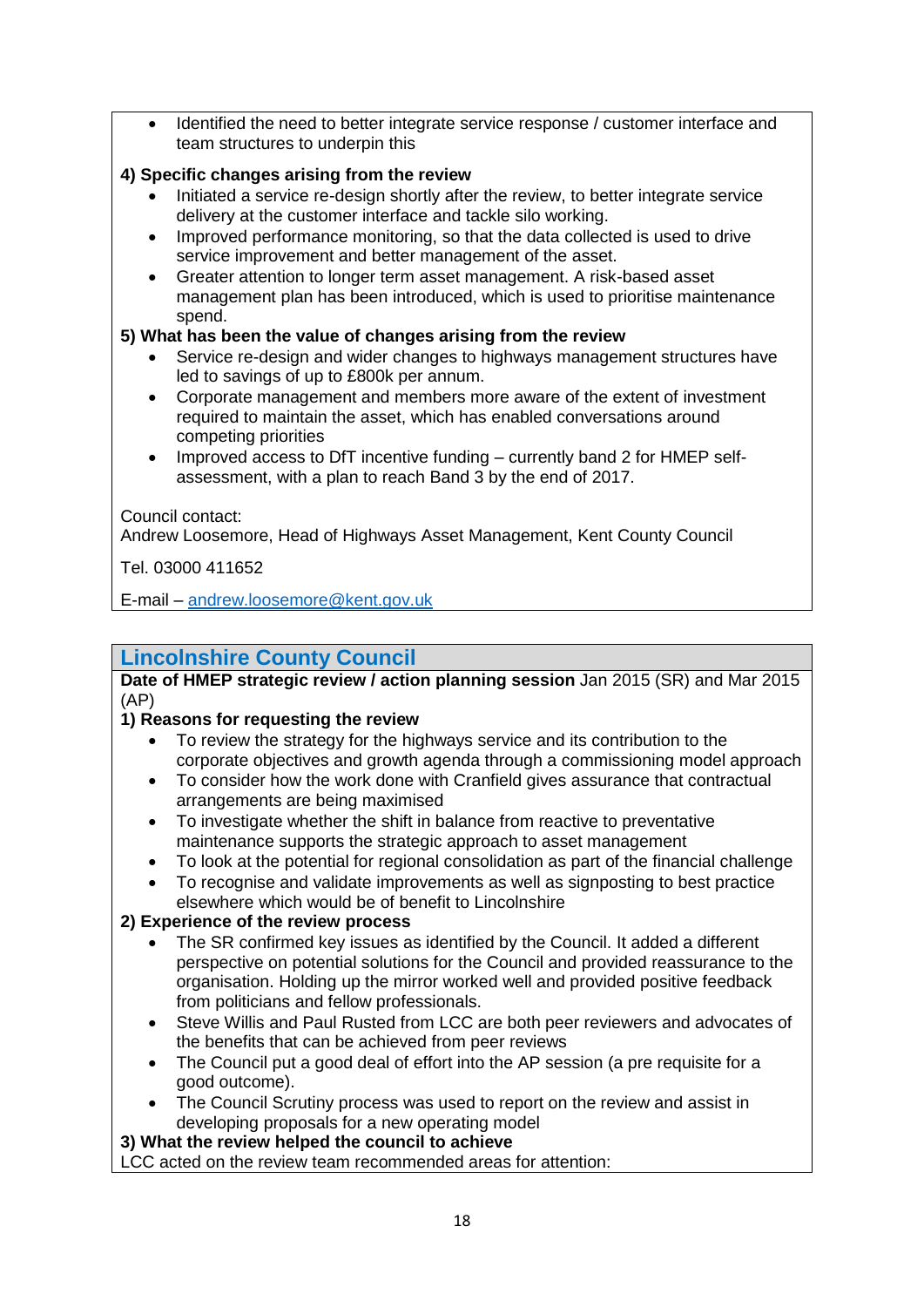- Need for a culture change to bring staff and customers on board, and to help them understand the commissioning model, asset management and ongoing financial pressures
- Evaluate collaboration opportunities
- Develop a new delivery model
- Need for asset management plan and new highways infrastructure to be linked to commissioning outcomes
- To manage responses in a planned and transparent way, while still recognising the political environment

# **4) Specific changes arising from the review**

- Progressed according to plan, with new operating model in place from Feb 2017
- Traded service established with Cranfield University [ Proving Ltd ] for highway and infrastructure client intelligence
- HMEP Action Plan included in Business Plan for current Highways Alliance **Contract**

# **5) What has been the value of changes arising from the review**

- Budget and service delivery continue to improve [1 of 2 shires to make DfT Band 3 level status in 2016 and maintained in 2017]
- Achieved BS 11000 Collaborative Business
- New arrangements will be used in developing new Highways Alliance Contract planned for 2020

Council contact [Steve.Willis@lincolnshire.gov.uk](mailto:Steve.Willis@lincolnshire.gov.uk)

Chief Operating Officer, Development Services Lincolnshire CC

Tel: 01522 554848

# **Middlesbrough Council**

# **Date of HMEP strategic review / action planning session** – July / October 2015 **1) Reasons for requesting the review**

- To provide support and direction for planned service review, intended to deliver savings of £1.2m, to follow the HMEP review
- To provide the basis for further service transformation
- New Head of Service had just taken up the role and service had transferred to a new Directorate (revised council structure aligned to outcomes in the Council Strategic Plan) – opportunity to take stock of the new arrangements.

# **2) Experience of the review process**

- During the review, communication with Middlesbrough managers and staff was very good, enabling the team to pick up on concerns of staff and feed these back to senior managers and members. The team encouraged the open sharing of thoughts and experiences.
- The team provided support and advice and access to their experience for the action planning day. But it was clear that the day, and actions and changes arising, were owned and led by Middlesbrough.

# **3) What the review helped the council to achieve**

- Highlighted that too much emphasis was being put on delivering required savings rather than on how the service is delivered and further, longer term transformation.
- Greater clarity about the ability of the Highways Infrastructure Service to contribute to wider corporate objectives, in particular economic development, regeneration and job creation.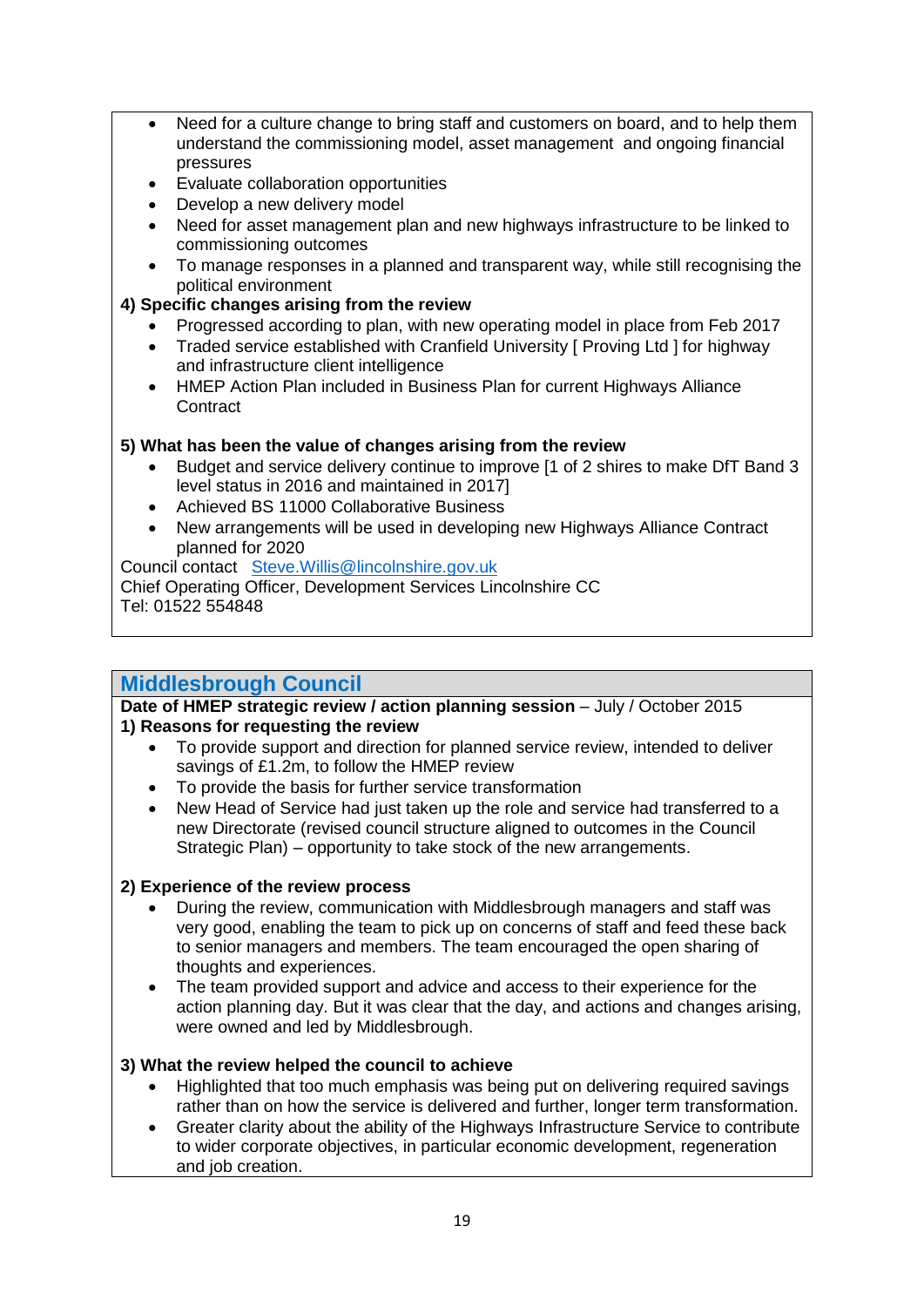Greater visibility and accessibility of senior managers and recognition of the skills and commitment of staff.

#### **4) Specific changes arising from the review**

- HMEP review has led to improved asset management planning and planned maintenance.
- Improvements in area based delivery that have led to efficiency savings.
- To deliver these savings, the council has drawn on partnership arrangements across the Tees Valley.

#### **5) What has been the value of changes arising from the review**

 The HMEP strategic review informed the in-house service review which followed it, making it more difficult to identify the impact of the HMEP review. However, it was helpful in framing the context for the in-house review.

Council contact: Ian McConville, Group Manager – Operations & Maintenance, Transport Infrastructure **Service** Tel. 01642 728160 Email – [ian\\_mcconville@middlesbrough.gov.uk](mailto:ian_mcconville@middlesbrough.gov.uk)

# **North Yorkshire County Council**

**Date of HMEP strategic review / action planning session** – November 2015 and April 2016 (the action planning session was slightly delayed due to the need to give attention to the major flooding event that occurred over Christmas 2015)

# **1) Reasons for requesting the review**

- Aware of developing DfT thinking re importance of HMEP / asset management approach.
- Importance of efficiency related incentive element in Highways Maintenance block allocation – a review would be a helpful tool in reaching Band 3.
- Committed to continuous improvement external assessment should help the council confirm where it was on-track and identify what else it needed to do.

#### **2) Experience of the review process**

- The peer team was well chosen, with experience of working in similar large, rural counties.
- Peer's experience as practitioners gave the team credibility and they were able to relate to our staff and issues.

#### **3) What the review helped the council to achieve**

 Confirmed the council's gap analysis and development of plans which helped it to achieve a Band 3 in DfT asset management efficiency self-assessment.

# **4) Specific changes arising from the review**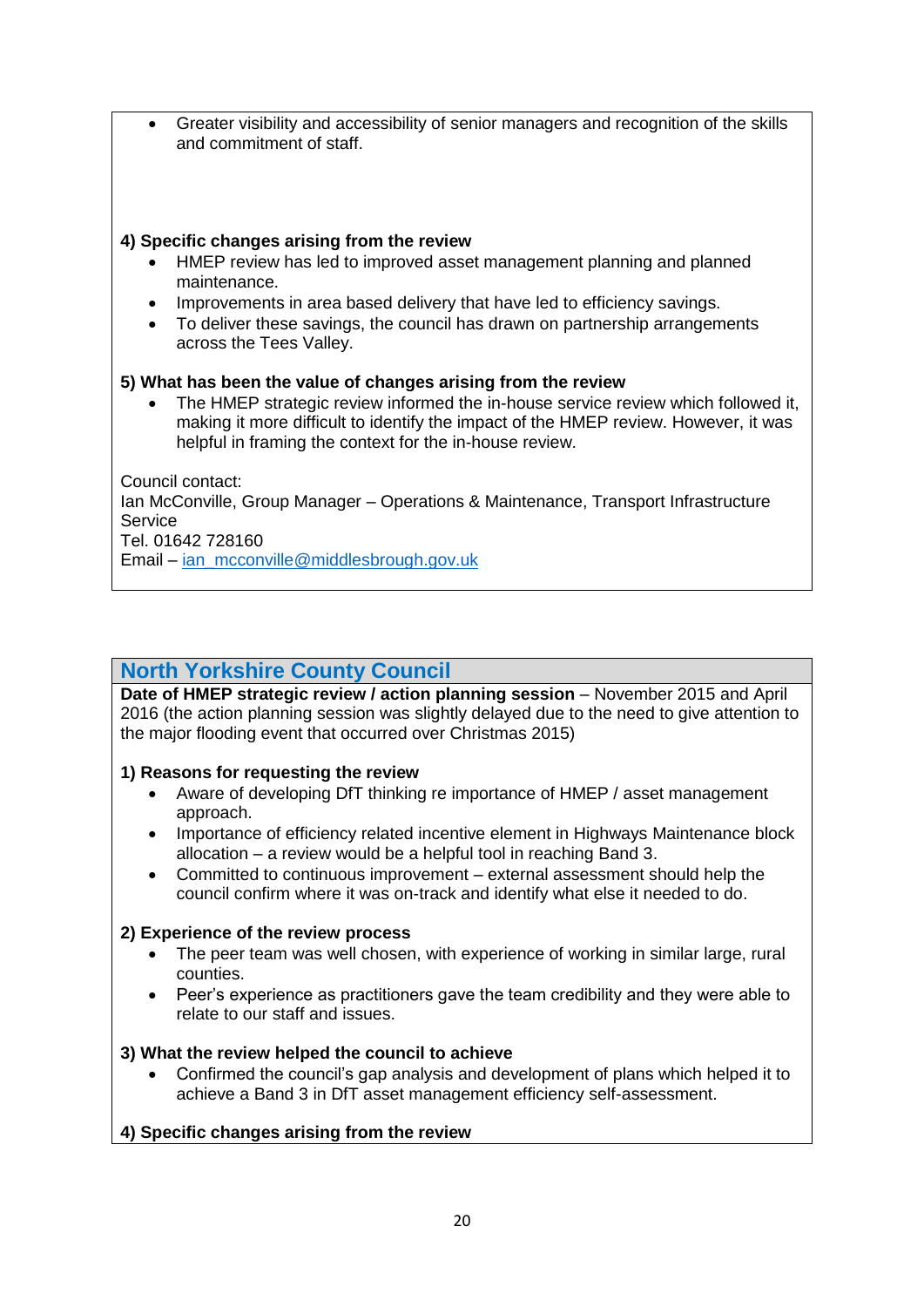Development of actions in the service plan to achieve Band 3 in self-assessment, including external audit of how the capital programme is developed and consideration of HMEP supply chain toolkit for adoption by North Yorkshire.

#### **5) What has been the value of changes arising from the review**

- North Yorkshire has achieved Band 3 in self-assessment, allowing it to receive the full incentive related element of the highways maintenance funding block (enabling access to an additional £5 million per annum).
- Reassurance to members and senior officers that the service is performing well and that the review team shared the service's assessment of the issues we need to address.

Council contact:

Barrie Mason, Assistant Director – Highways & Transportation, North Yorkshire County Council

Tel. 01609 532556

Email - [barrie.mason@northyorks.gov.uk](mailto:barrie.mason@northyorks.gov.uk)

# **Oxfordshire County Council**

**Date of HMEP strategic review / action planning session** Review July 2013 and Action Planning September 2013

#### **1) Reasons for requesting the review**

- External challenge, engage with national agenda and sector, identify opportunities, seek reassurance and demonstrate to senior managers and councillors that elements of the service were good. Early adopters of the HMEP review.
- Oxfordshire are keen to collaborate with others to develop good practice within the industry and to promote both the good work and issues that Local Government faces in managing its local highway networks. To this end the council welcomed the setting up of the HMEP programme and were keen to support the process in its early stages. The opportunity for review was timely, as Oxfordshire was seeking to update its 2008 Highway Asset Management Plan (HAMP). The council therefore were keen to receive external review and challenge to help influence the revised document in accordance with good practice and to identify opportunities to adapt our ways of working to enable better outcomes to be achieved.

#### **2) Experience of the review process**

- Key issues already identified, but required "headspace" to think about solutions and action plan accordingly. The process helped engagement across the council**.**
- Whilst the review identified issues that the service was already aware, the process enabled, engagement an independent sounding board made up of peers and experts who helped us assess and adapt solutions. They were able to endorse where we were applying good practice already, or identify areas which deviated with how other authorities were delivering the service, with suggestion on how things could perhaps be undertaken better. This enabled a more focussed review of areas for development. The process also provided the headspace and capacity to think about solutions and develop an action plan, and the facilitated workshops ensured to develop the plan were useful in getting engagement from staff as there was clarity in the agendas being set and that the process was there to support rather than criticise.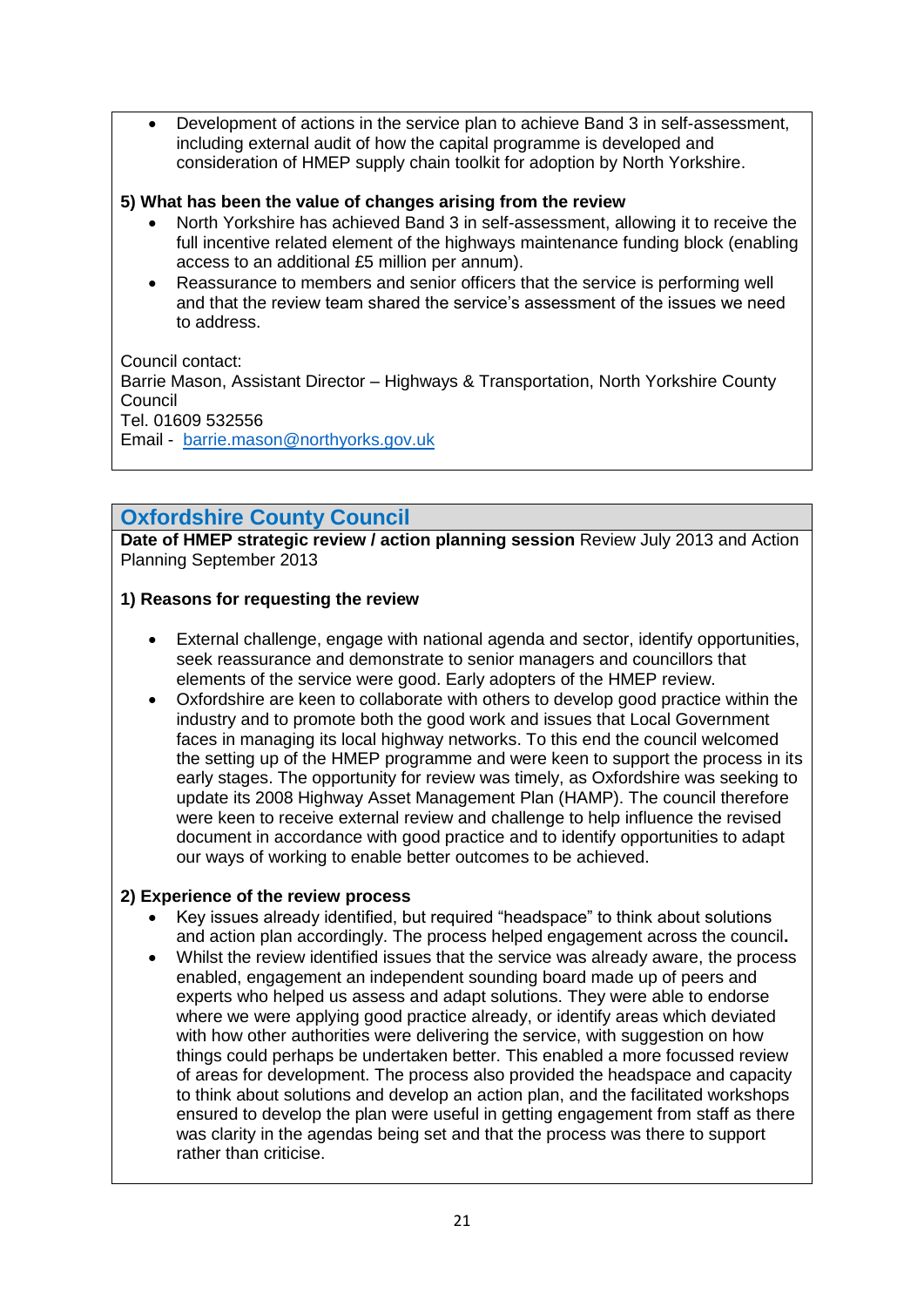#### **3) What the review helped the council to achieve**

- Provided an independent sounding board, made up of experts who helped us to assess and adopt solutions. A catalyst for change. Helped Highways gain permission to think about solutions differently.
- The review has assisted the authority in receiving buy in from Senior Managers, Councillors and staff in integrating better practice into our decision making and processes, and has been the catalyst for ongoing change beyond that identified in the review. The involvement of a councillor in the review enabled greater engagement from Oxfordshire's own members and greater ownership of the outcomes of the report.
- The independent validation of the general good work that the service delivered has assisted the service in dispelling some negative views about the service, both internally and externally. The good news was shared widely with councillors and staff and has helped in getting greater engagement with stakeholders in addressing the core issues within the county.
- Improvements arising from the review also subsequently assisted the Council in meeting criteria for the DfT Incentive Fund that it may otherwise not have met.
- The review also encouraged Oxfordshire managers to become reviewers themselves which has helped continued learning.

#### **4) Specific changes arising from the review**

 It helped Oxfordshire develop a better focus, improve service delivery, engage corporately, remove silo working and become more resilient in dealing with further challenges.

The review was instrumental in the development of the Councils Highway Asset Management Plan. The raised awareness of the issues, and good practice in place, which enabled greater buy in from Councillors in working with officers to develop the document.

- The sound asset management footing that the Council has since taken has enabled better collection of data of all highway assets and greatly informed our investment strategies that now better reflect user need as well as whole life costings.
- The review also sparked discussions between various highway disciplines that enabled further issues and solutions to be identified. This became the catalyst for a Lean review of the service which has helped deliver further changes above and beyond the action plan.
- The Council has developed greater engagement with its supply chain which has enabled significant innovation and efficiency to be developed.
- The Council has improved its communications of what it is doing and now uses social media and other channels far more proactively than it has in the past to inform and promote activity that the council undertakes.

#### **5) What has been the value of changes arising from the review**?

- Big changes now are being trialled in Highways around LEAN and major restructuring. Now into a "Big Bang" scenario and will be happy to share how this goes.
- The HMEP peer review was the catalyst for a change in approach to Highway Asset Management. Since the review the council has reduced its budgets by approximately £4.7m, however there has been limited impact in service delivery as a result. Indeed, more recently the service is often praised by its councillors for the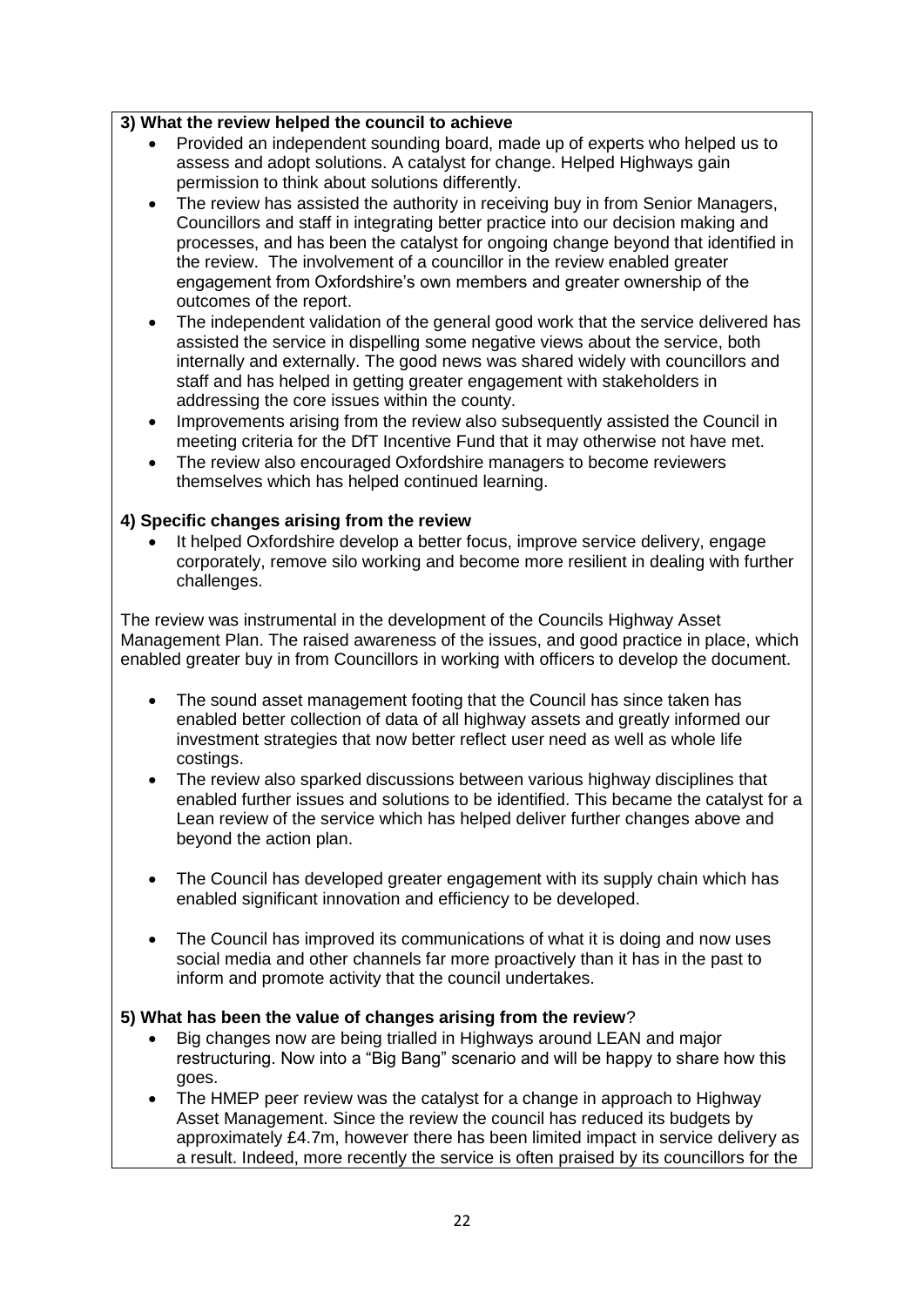fact that service quality is now improving. This is as a direct result that the catalyst for change that review provided.

Council contact: **[Steve.Smith@oxfordshire.gov.uk](mailto:Steve.Smith@oxfordshire.gov.uk)** Service Manager Environment & Economy 07799 072559

# **St. Helens Council**

**Date of HMEP strategic review / action planning session** 1-3 March 2016 SR and AP 19 May 2016

#### **1) Reasons for requesting the review**

- Satisfy requirement for Band 3 incentive grant, and to secure the SR while the subsidy was still in play.
- Provide overview of key issues and look at alternative solutions.
- Motivation came from wanting to achieve Level 2 for the DfT SAQ Question 17

#### **2) Experience of the review process**

- Very effective in helping SH confirm key issues. Provide additional focus on asset management, review maintenance processes, and improve customer feedback mechanism. Review approach to contracting and contract management
- Extremely helpful. The external reviewers were able to focus in on key challenges from a mass of procedures, systems, asset data and across different service areas. An internal only review would probably have been more fragmented and kept conclusions in service areas rather than strategic

#### **3) What the review helped the council to achieve**

- Confirmed issues and provided appropriate challenge.
- Helped SH refocus and recognise its strengths e.g. data rich but not using information consistently nor sharing info. All assets are now being transferred into one management database.

#### **4) Specific changes arising from the review**

- Better focus on highway strategy and better management of data to achieve this (new Horizons software package funded by SH)
- Still need to fully engage with councillors.
- Following the review the council engaged a consultancy to confirm SAQ level (2) and provided an action plan to reach level 3 which is now being implemented.
- St. Helens is in a City Region and at risk from being scored at the level of the lowest District. This is acknowledged at the Combined Authority level and the experience with the peer review is proving useful.
- Joint procurement across the City Region is coming together with more opportunities to join shared contracts being taken up. Not all authorities participate in all contracts but they are being aligned.

#### **5) What has been the value of changes arising from the review?**

 Longer term benefits are as yet to be realised. St Helens has recently engaged external consultancy support to help them regain impetus and refresh the improvement plan. Progress has been made on devising further procurement strategy, development of localised contracting and production of framework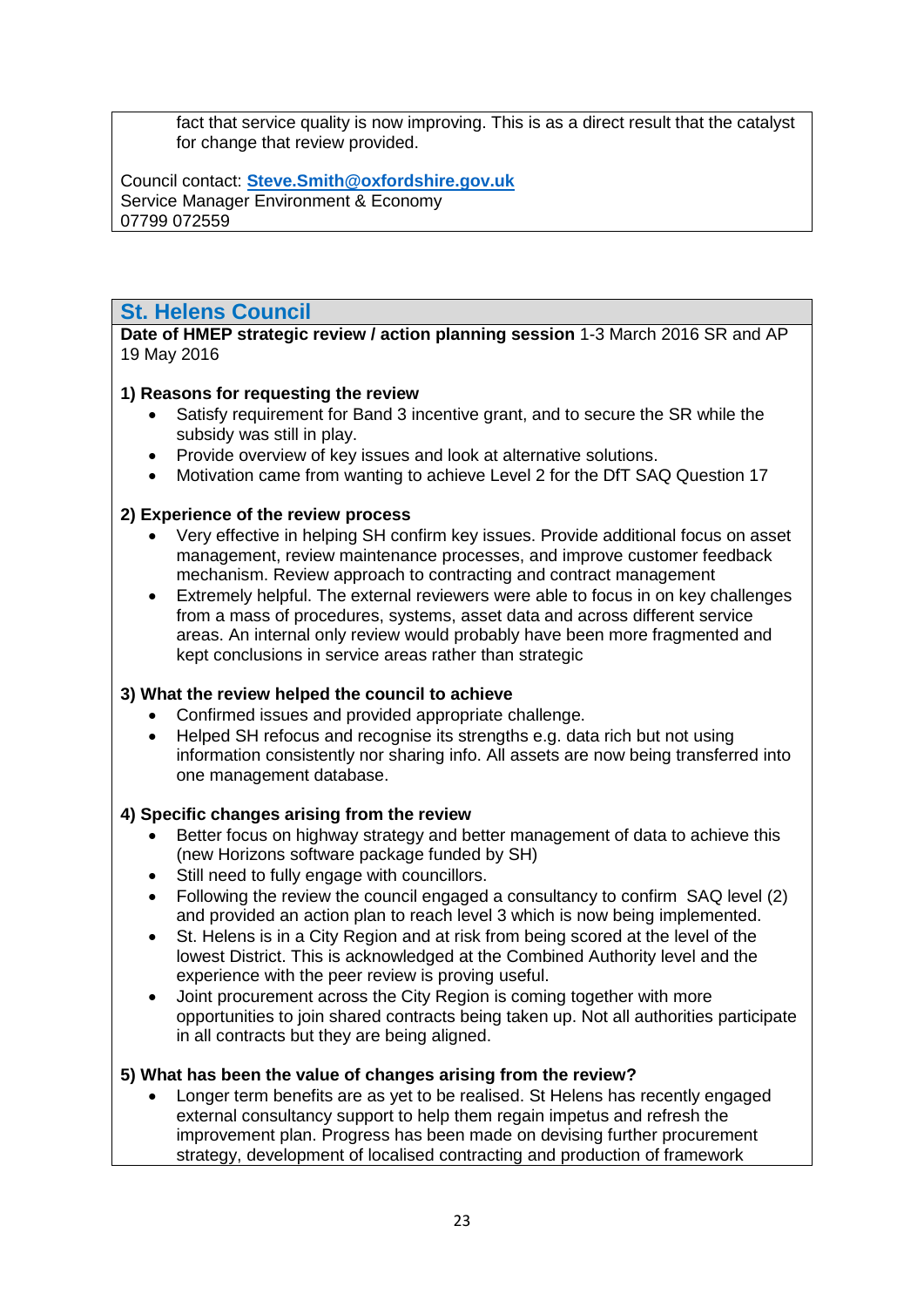contract and contract monitoring. Recognition that the service needed to clarify its strategic purpose and align with corporate objectives of SH.

Council contact: [brianmalcolm@sthelens.gov.uk](mailto:brianmalcolm@sthelens.gov.uk) Programme Manager (Engineering) St. Helens Council 01744 673317

# **Suffolk County Council**

**Date of HMEP strategic review / action planning session** – February 2015

#### **1) Reasons for requesting the review**

 To provide an objective viewpoint on the contract with Kier and the reasons for the lack of success to date

#### **2) Experience of the review process**

 The review was an extremely helpful exercise as it provided some clear guidance, not least of all on changing the relationship. Those directly involved from the County Council were no longer able to 'make out the woods for the trees' so the high level, independent assessment provided an excellent contrast.

#### **3) What the review helped the council to achieve**

 The review acted as a catalyst for change – of the Cabinet portfolio holder, senior management and the tone and style of the relationship between the two parties.

# **4) Specific changes arising from the review**

 The HMEP strategic review findings **fed into the formation of an early 'Highways** Transformation Programme'. Once the Cabinet portfolio holder and head of service changed, a more robust Highways Transformation Programme was designed and implemented, launched off the back of the findings of the review.

#### **5) What has been the value of changes arising from the review**

 By October 2016, the relationship between Suffolk Highways and Kier had been fundamentally altered, resulting in the County Council extending the contract with Kier to the full 10-year term. By November 2017, the two organisations were operating jointly under one integrated structure – Suffolk Highways – and was assessed by the British Standards Institute as being compliant with ISO44001 (Collaborative Business Relationship Management).

Council contact: Mark Stevens Tel. 01473 264994 E-mail [mark.stevens@suffolk.gov.uk](mailto:mark.stevens@suffolk.gov.uk)

# **Surrey County Council**

**Date of HMEP strategic review / action planning session** – November 2012 – January 2013

**1) Reasons for requesting the review**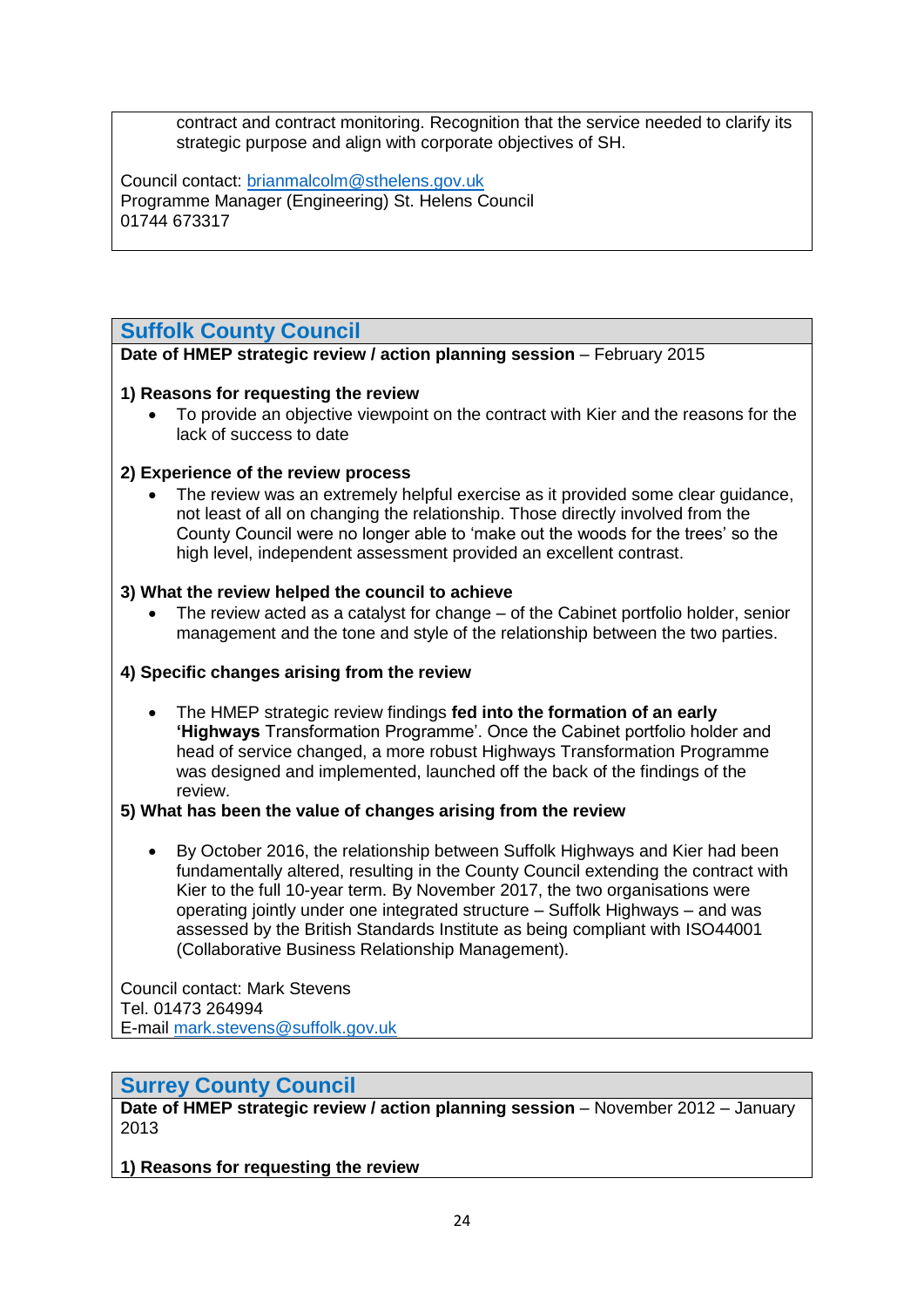- Challenge to our thinking in advance of embarking on five-year capital and change/savings programmes
- Health check and assurance on the forward direction/highlighting of any areas for concern and gaps

# **2) Experience of the review process**

- The review provided reassurance that the general direction proposed would resolve the issues that Surrey were seeking to address
- The review team were helpful in identifying a number of areas for consideration e.g. the pace of change, empirical testing prior to full roll out, key skill areas, capability and capacity to deliver the programme
- The member peer provided support to maximise political dialogue, increase member engagement and understanding and provided a way forward balancing local and county wide aspirations and control

# **3) What the review helped the council to achieve**

- The ensuing change management programme built upon the findings of the peer team
- The peer review was instrumental in fostering members and officers working together more effectively to deliver targeted benefits

# **4) Specific changes arising from the review**

- A revised local committee approach that aligned wider corporate objectives with local priorities
- A measured and nuanced approach to the capital and change programmes that helped to ensure delivery of targeted benefits

# **5) What has been the value of changes arising from the review**

- 'the proof of the pudding is that it (HMEP strategic review) has delivered and has become part of how we work'
- 'a health check and assurance on our original proposals that has helped us to deliver the benefits that we were targeting'

Council contact: Jason Russell Tel. 0208 213 2604 E-mail [Jason.russell@surreycc.gov.uk](mailto:Jason.russell@surreycc.gov.uk)

# **Telford and Wrekin Council**

**Date of HMEP strategic review / action planning session** – March April 2016

# **1) Reasons for requesting the review**

 To provide a new director with an up to date assessment of the service and to highlight any areas for improvement

# **2) Experience of the review process**

 It was a positive experience, and well worth the effort, it provided expert advice, shining a light on areas where we needed to improve, it promoted our own selfreflection, and has left a legacy of a network with the peer team that we continued to draw upon, it also provided reassurance on what we were doing well, there was a good balance and the areas for consideration were presented in a really positive way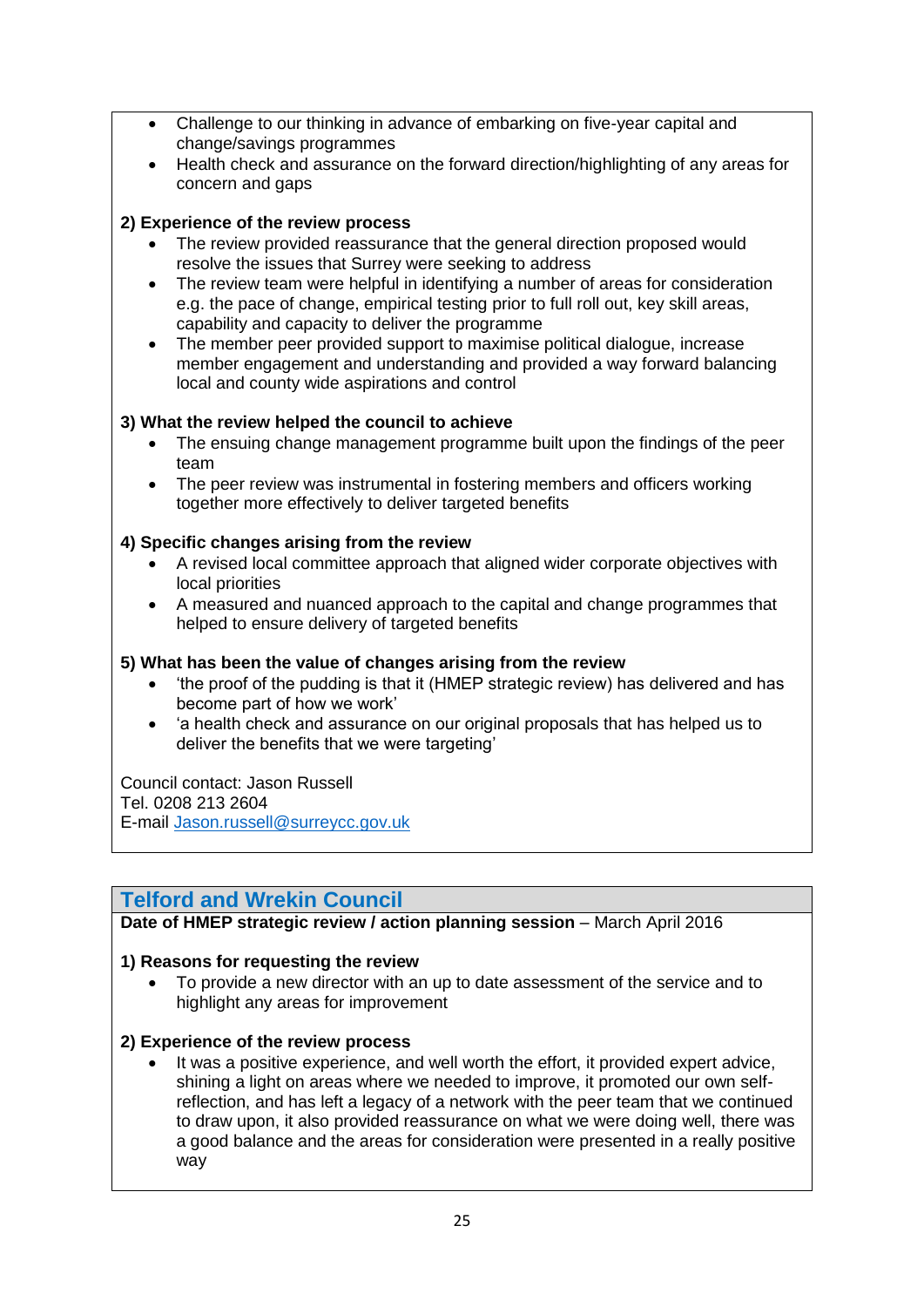#### **3) What the review helped the council to achieve**

 It gave us a steer on a number of areas which we wouldn't have pursued without the peer review, we were left with a lot of good stuff, and made some good allies of the peer team,

#### **4) Specific changes arising from the review**

 We have addressed issues raised as areas for consideration within the review, such as the structure, the role of in house engineering services, performance management and benchmarking. It highlighted the need for a more strategic approach to policy and planning, we are absolutely putting this in place

#### **5) What has been the value of changes arising from the review**

 It was a real assessment by technically competent experts, peers and colleagues from the sector, which in a very positive way helped to move the service forward in areas where that was necessary and provided reassurance on areas where we were performing well, its left a legacy of good ideas and relationships

Council contact: Angie Astley Tel. 01952 381008 E-mail [angie.astley@telford.gov.uk](mailto:angie.astley@telford.gov.uk)

# **Thurrock Council**

**Date of HMEP strategic review / action planning session** – October 2014 / January 2015

#### **1) Reasons for requesting the review**

- Service being re-structured previously outsourced highways maintenance function being brought back in-house alongside existing client function
- New permanent Head of Service recently appointed chance to take stock
- Need to make savings as part of corporate programme
- DfT incentive funding self-assessment Band 1, needed to improve this
- External challenge by experienced professionals would be valuable in this context.

# **2) Experience of the review process**

- Review was helpful in identifying the extent of improvement required to achieve sector norms and the quantum of resource needed to do this.
- The review was realistic in terms of what could be achieved initially and provided a helpful prioritisation of what needed to be tackled first, given that resources are limited.
- The review team provided credible, practical advice as fellow professionals and gave access to a network who can signpost to good practice examples and sources of advice.

#### **3) What the review helped the council to achieve**

- Helped to focus members and staff on the improvement agenda. Gave clarity around priorities for action and the need for a three year plan to deliver these.
- Including partners and neighbouring authorities in the interview programme led to improved engagement and wider networking with these partners and access to expertise.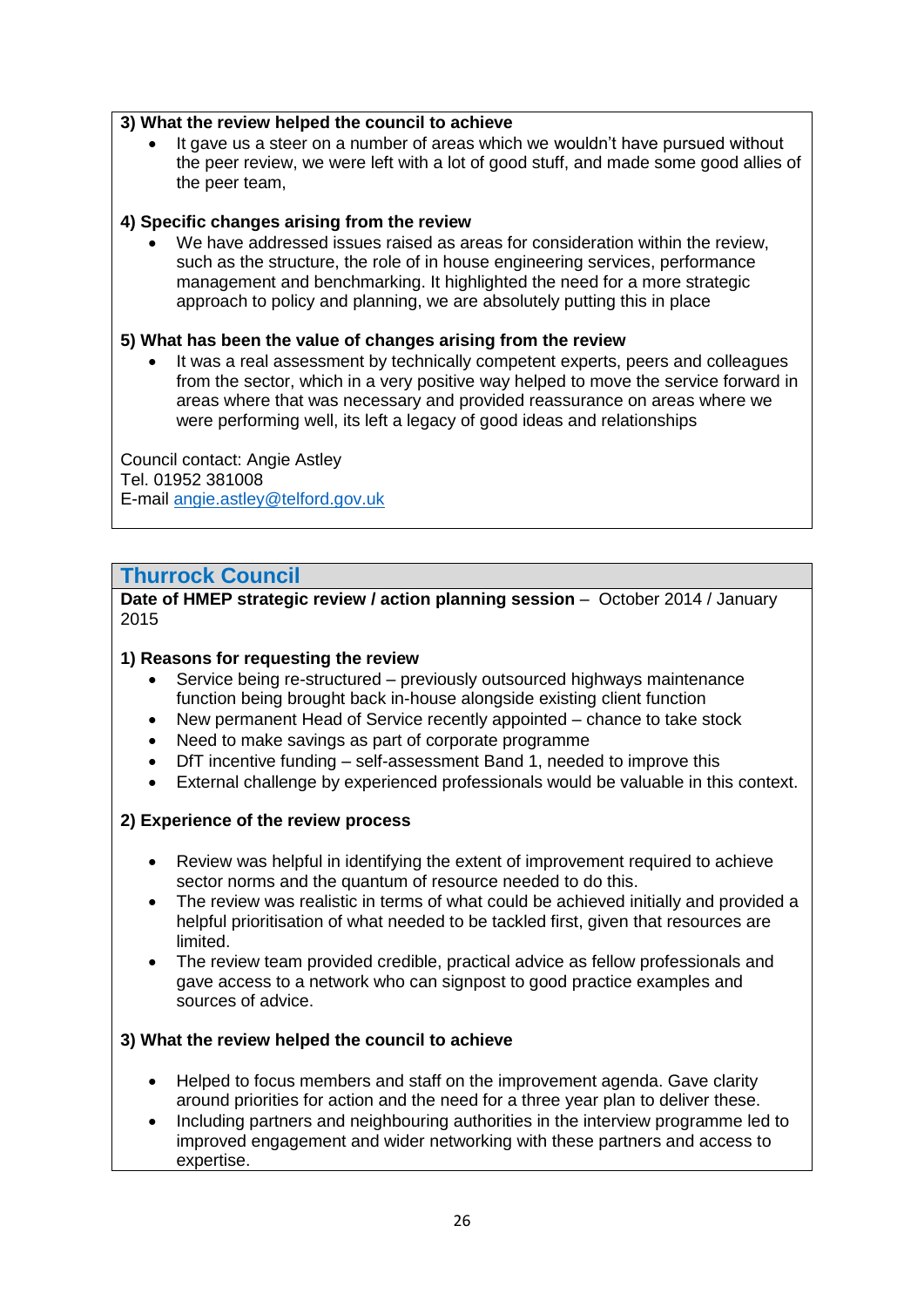Recognition of the need for more proactive, strategic asset management; more streamlined business processes and better use of ICT.

# **4) Specific changes arising from the review**

- Informed the development of a new highways maintenance contract, to be delivered through an SLA
- A more strategic approach to achieving the required savings
- Better use of ICT hardware and software to support improved ways of working

#### **5) What has been the value of changes arising from the review**

- Achieved Band 2 of DfT efficiency ratings and plan to achieve Band 3 by the end of 2017
- New highways maintenance contract is delivering £0.5 million savings per annum (in addition to a further £0.5 million through LED street lighting)

Council contact: Ann Osola, Head of Highways & Transport, Thurrock Council Tel. 01375 652254 Email – [aosola@thurrock.gov.uk](mailto:aosola@thurrock.gov.uk)

# **Wigan Council**

#### **Date of HMEP strategic review / action planning session** – February / April 2016 **1) Reasons for requesting the review**

- Changes to DfT funding regime and increasing emphasis on asset management
- Working through budget reductions
- Proud of what Wigan has achieved  $-$  but wanted an external perspective  $/$ challenge
- Changes in departmental structures shortly before the review timely to have an external perspective on next steps

# **2) Experience of the review process**

- Team brought a good mix of managerial, technical and political experience. The team were engaging, professional and insightful.
- The staging of the review process initial feedback followed by the action planning day a couple of months later enabled us to reflect on, own and ultimately 'Wiganise' the findings as a basis for action and improvement.
- Action plan prepared to respond to review, subsequently incorporated into selfassessment action plan to achieve Level 3 in HMEP efficiency assessment

# **3) What the review helped the council to achieve**

- A planned and more strategic approach to asset management.
- Member involvement in planned highways maintenance budget strategic approach to maintaining the asset and better understanding of priorities across the network.
- Improved management of and engagement with supply chain.

#### **4) Specific changes arising from the review**

 Integrated audit into the monthly business planning meetings to provide challenge and assist the Sec 151 officer in signing-off returns to DfT.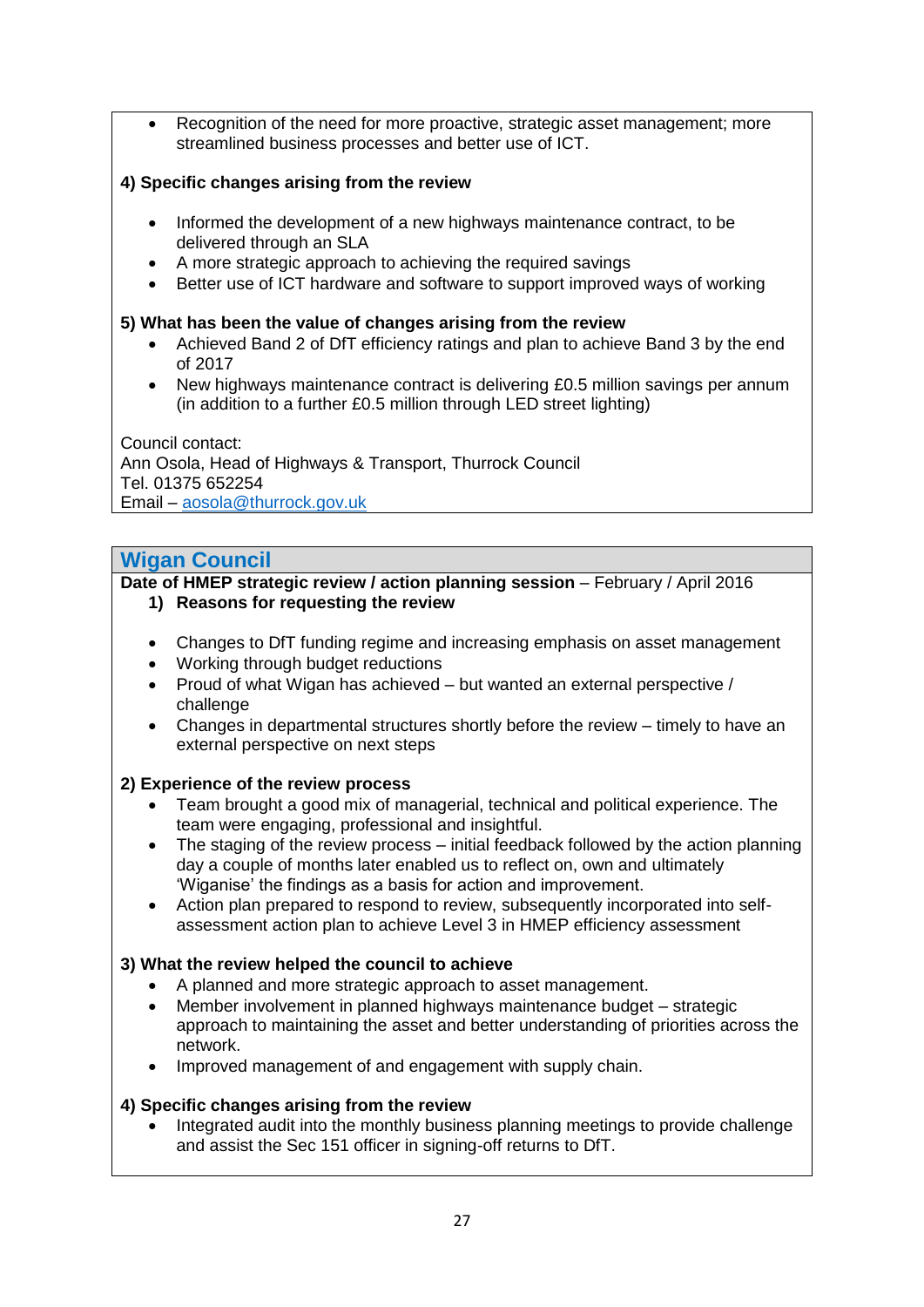## **5) What has been the value of changes arising from the review**

- More successful in funding bids to the DfT (including the Pot Holes fund) and to the Environment Agency for flood protection for the network.
- Engagement of staff at all levels and members with the findings of the review. (Previously planning & strategy development and service delivery were undertaken in different departments and there was a silo-based approach).

Council contact: Keith Benson, Service Manager – Network Management, Wigan Council Tel. 01942 489320 Email – [k.benson@wigan.gov.uk](mailto:k.benson@wigan.gov.uk)

# **Wiltshire Council**

**Date of HMEP strategic review / action planning session** – February / March 2016

#### **1) Reasons for requesting the review**

- Recently re-structured the service and the supply chain. So timely to have an external assessment of the effectiveness of these changes
- Aware of the increasing emphasis being placed on asset management by the DfT through the HMEP programme.

#### **2) Experience of the review process**

- Early engagement around the areas of focus for the review meant the review was tailor made and reflected areas of concern to Wiltshire. It was not just an asset management review, but did give sufficient attention to this issue. Reviews can also be helpful in looking at strategic alignment to wider council priorities, performance management etc.
- Findings of the review gave rise to a deliverable and realistic action plan (ie. one which did not require significant additional investment) prepared following the action planning day.
- Developed relationships and networks with review team members which are continuing.

# **3) What the review helped the council to achieve**

- Provided the opportunity to think about longer term strategy.
- More focus on learning & development to strengthen skills and capability.
- Developing a more holistic approach to performance management, taking a wider customer and supply chain perspective.

# **4) Specific changes arising from the review**

- Revised asset management policy and strategy introduced.
- New Learning & Development Strategy developed for introduction during 2017.
- New performance management framework introduced.
- Improvement plan prepared to achieve Band 3 in DfT efficiency self-assessment.

#### **5) What has been the value of changes arising from the review**

- Assurance that the direction of travel of the service is appropriate and that it was generally performing well
- Provided support for continuing innovation
- Achieved Band 3 in efficiency self-assessment in March 2017 and Wiltshire will access additional resources as a result.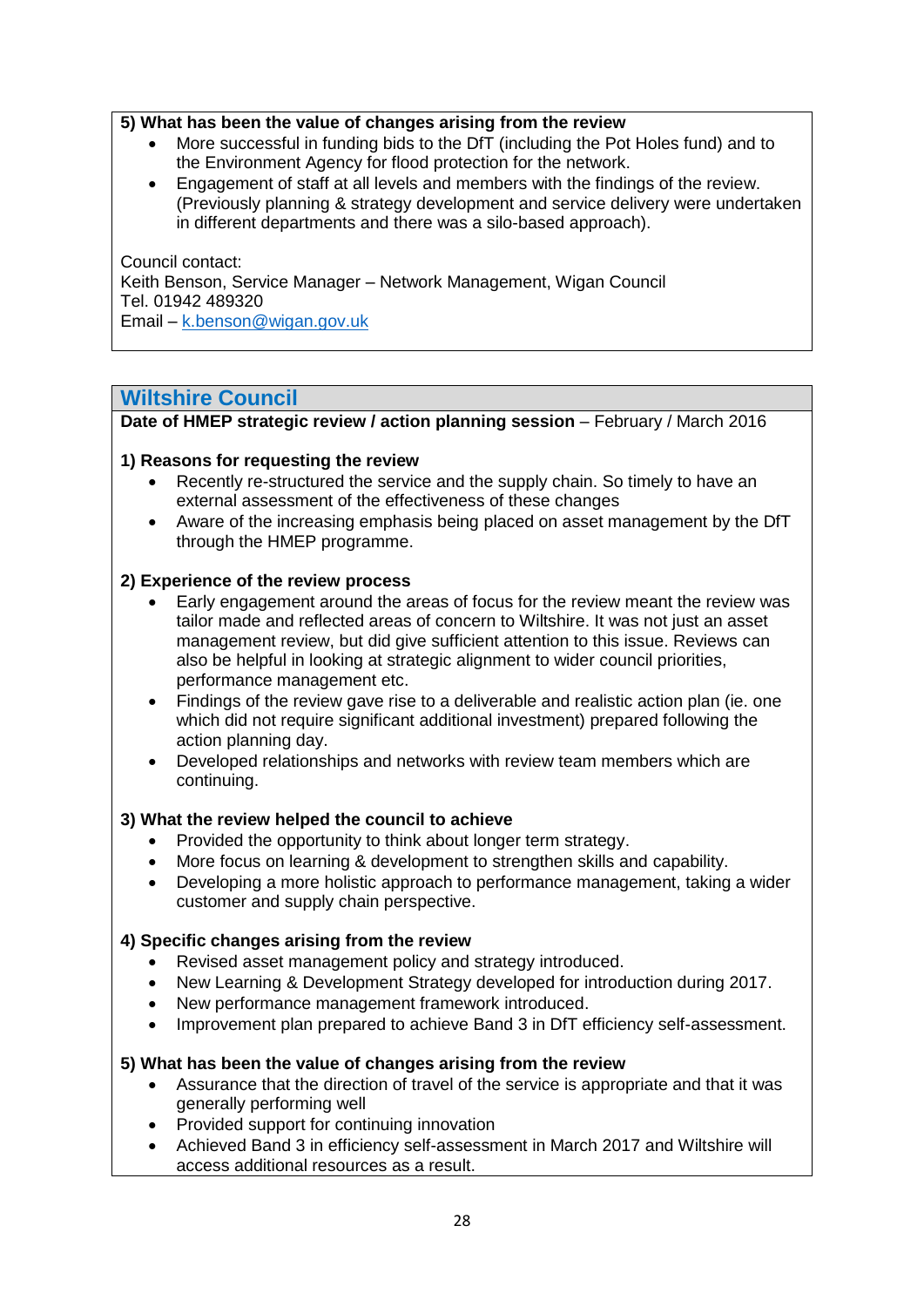Council contact: Parvis Khansari, Associate Director – Highways & Transport, Wiltshire Council Tel. 07734 933699 Email – [parvis.khansari@wiltshire.gov.uk](mailto:parvis.khansari@wiltshire.gov.uk)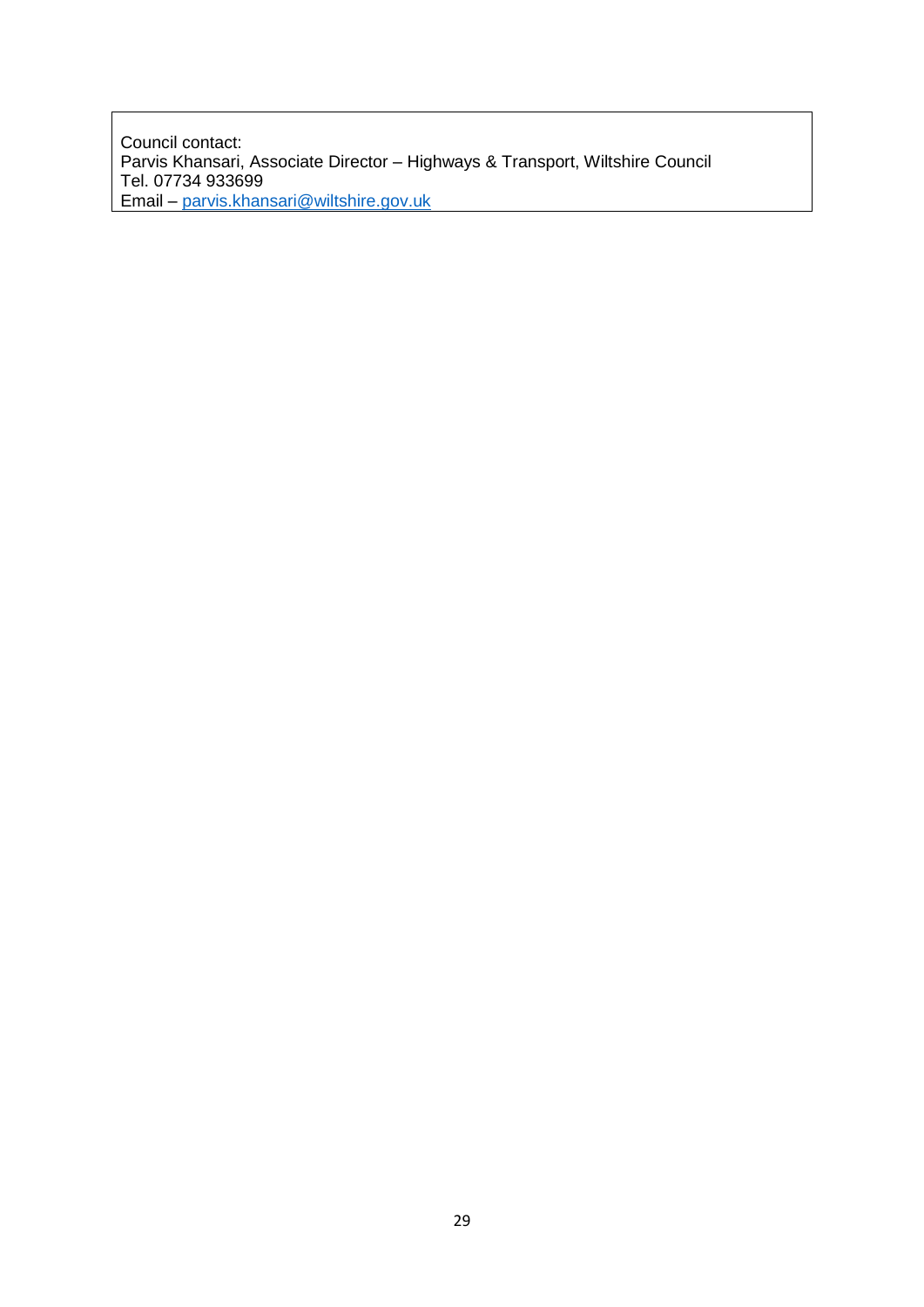#### **APPENDIX 2 – QUOTES**

#### *From Councils*

*"A focused approach which did not drag on or lose momentum"* (Head of Service, County Council)

*"A sound process which can lead to change and bring about greater member engagement"* (Head of Service, County Council)

*"Credible, practical advice from fellow professionals, rather than the theoretical proposals often provided by consultants"* (Head of Service, Unitary Council)

*"The Strategic Review raised areas for further consideration: Contribution to the corporate agenda, Engagement with external stakeholders. Contract management, these have been addressed post review".* (Assistant Director, Unitary Council)

*"Strategic Review and Action Planning were very effective. The team were knowledgeable and credible and understood our issues. Team members were known in the highways industry, and this helped in assuring confidence that the strategic review was by critical friends and not an inspection".* (Head of Service, County Council)

*'Having a high profile politician helped raise the profile of the service with the Cabinet member, Leader and senior management. In turn this lead to an understanding of the funding needs of the service via the one unified conversation*  rather than having to keep saying the same thing over and over'. (Head of Service, County Council)

*"The review was invaluable. It was professional and insightful – the work of critical friends. It gave access to good advice at little or no cost".* (Assistant Director, Unitary Council)

*"I would recommend other authorities to have a review. It was both challenging and supportive. The review has been a milestone on our improvement journey, providing an external perspective on what can and needs to be achieved"* (Head of Service, Unitary Council)

*"A very positive experience for the council. The review was comprehensive, reflected our areas of interest and was able to consider some key areas in depth in a relatively short period of time"* (Head of Service, Unitary Council)

*"The peer review was absolutely invaluable. An opportunity to benchmark what you are doing and access best practice. A review offers constructive, critical friend challenge and should not be feared"* (Head of Service, County Council).

*'The new contract commences on 1 August 2017 and the LGA/HMEP has really helped ensure that it is fit for purpose. The SR helped the council to see the potential of new contracting outcomes and to develop the confidence to negotiate a new flexible contracting arrangement based on outcomes (as well as price and quality).* (Assistant Director, County Council)

*"A way to get a constructive, objective, challenging view of the service provided by technical and political experts. Be sure of the scope and focus for the review,*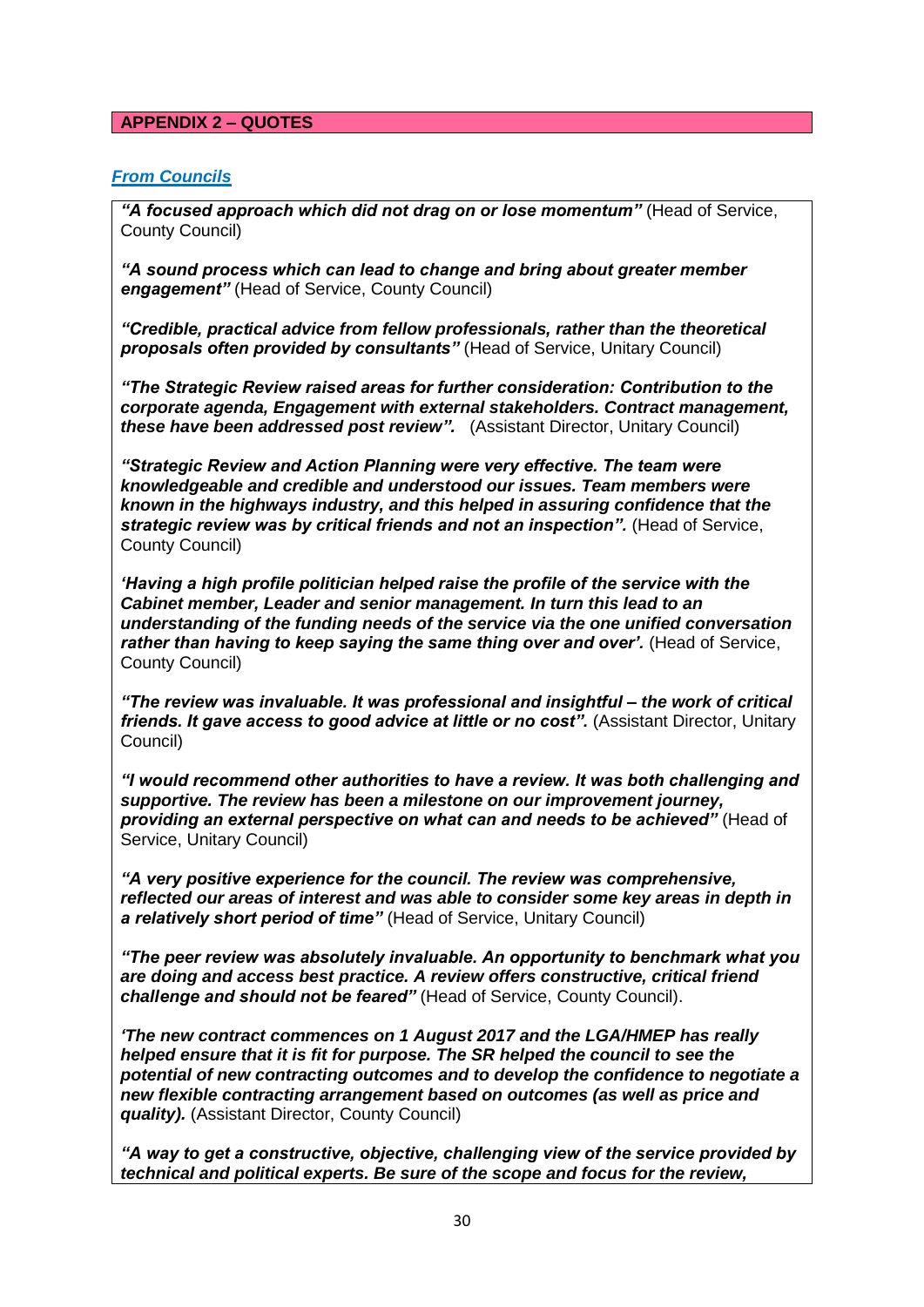*ensure it looks at your key issues as well as the standard components of all SR's. Although good operationally DCC needed to become more strategic and show links to corporate objectives, the SR really helped DCC to refocus on the reasons why they needed to do more than repairs and preventative maintenance. It gives you some head room to really think about the service without being distracted by the demands of the day job. The process reinvigorates the in-house team. A way of sharing problems and exploring solutions.* (Service Director, County Council)

*'Provides excellent challenge in a supportive environment. A fresh perspective on issues. High level external advice from respected individuals. Provides a reason to focus, and provided the impetus to implement some quick wins'.* (Head of Service, Unitary authority)

*"The strategic review leant itself to opening up…the sector credibility, the triangulation and the non-attribution helped'* (Head of Service, County Council)

#### **From Peers**

*'Member peers like the methodology and in particular the action planning aspect of the review. This allowing the council to consider issues and to derive solutions that can be challenged and modified in conjunction with the review team. Not sure that a full corporate peer review report is necessary, but feel main areas of review and action planning should be documented'* (Member peer)

'*Every place I go I see something that sets something going in my head, nuggets that you can bring back to your own authority, where they are really on to something I take it back and explore'* (Officer peer).

*'The value the experience (of being a peer)provides exceptional value in the time available – that's the payoff for the release"* (Officer peer).

*'For my own council two things –pride and recognition – we must be doing something right to get selected – and coming back with policies papers and strategies, for me credence through that experience"* (Officer peer).

*"It's always a privilege to be a peer. You are made welcome and given a licence to question"* (Member peer)

*"I've gained tremendously. Increased knowledge and exposure to how other authorities do things, along with networking and learning from colleagues on peer teams"* (Member peer)

*"Being a reviewer helped my confidence and gave me reassurance that my technical knowledge held up in a different council with peers. I found the team operated in a very collaborative fashion and did not observe traditional hierarchies. This helped me operate amongst equals. No egos to deal with"* (Officer peer).

*"I love doing these. Its intense focussed and the coaching style encouraged by LGA promotes effective conversations, Its fantastically rewarding, space outside your own council and seeing things that are similar but different'* (Officer peer).

*'You acquire or are aware of skills that are really useful in the job day to day building relationships with people you don't know, coaching style conversations, presenting things back'* (Officer peer).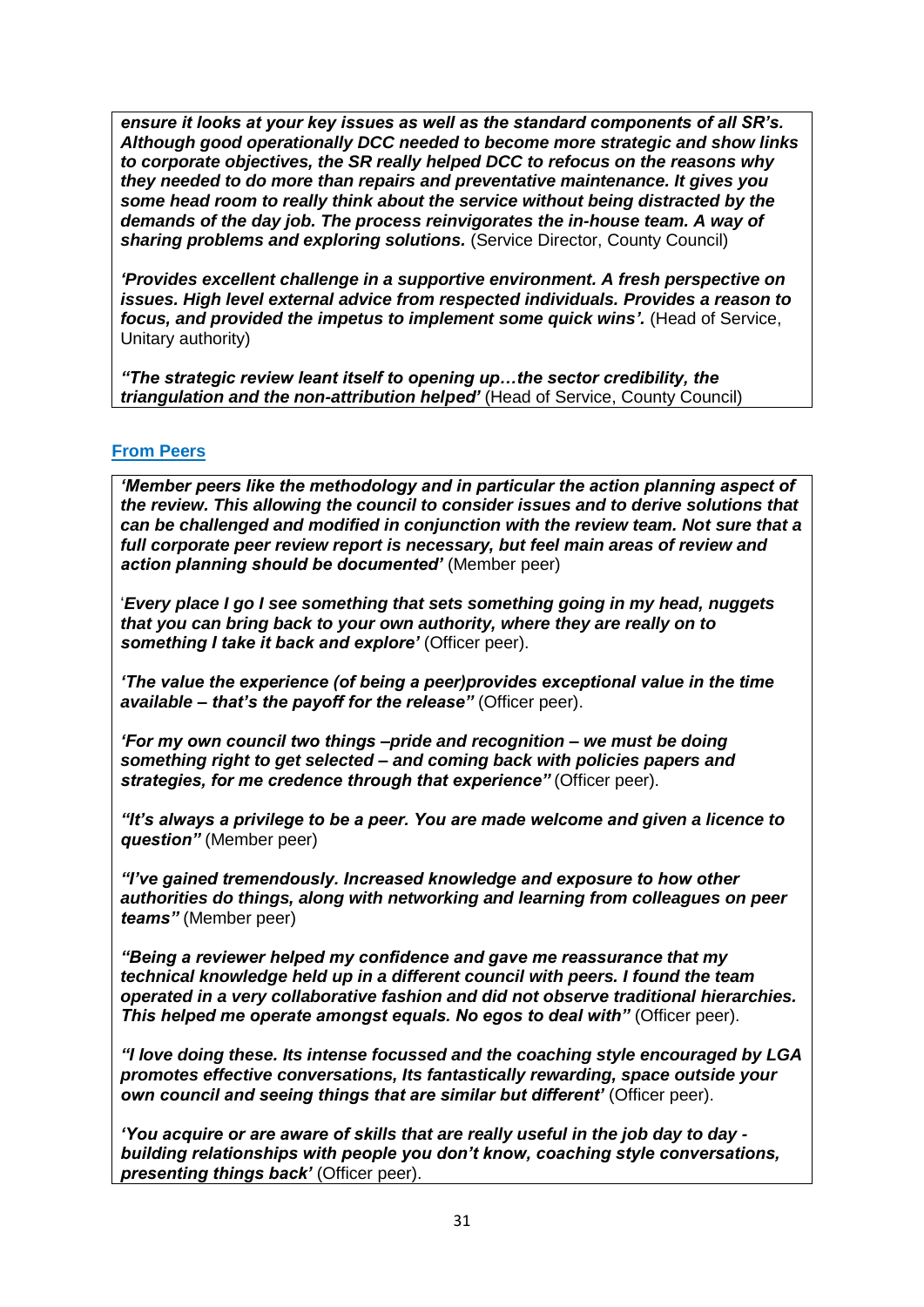# **APPENDIX 3– HMEP Strategic Review Themes**

The Strategic Review focuses on a set of headline questions and more detailed prompts. These frame the preliminary review of materials, the interviews, and the workshops that make up a Strategic Review. They are discussed and tailored in the context of each council.

# **1. Context**

- 1. What is the strategic vision for the Highways Service? What are the outcomes the vision seeks to deliver?
- 2. How clearly aligned is this to the corporate vision for the council?
- 3. How does the vision for highways contribute to the overall vision for the council?
- 4. How aligned is the local transport policy to national policy?
- 5. How clear is the service about who its various stakeholders are?
- 6. How does the service ensure that its delivery is reflecting the expectations of its stakeholders? What opportunities do stakeholders have in shaping the service?
- 7. How effectively does the service communicate with its various stakeholders (both internal and external?)
- 8. How clear is the service about delivering the best outcomes for its communities and various stakeholders in line with the legal and financial constraints all services face?

# **2. Planning**

- 1. How well does the policy framework for the Highways Service demonstrate its commitment to achieving community and stakeholder outcomes?
- 2. How clear is the strategy for Highways? How strong is the link between the strategy and clear outcomes for the local area?
- 3. How clearly are the objectives of the service contributing to the achievement of an overall vision?
- 4. What evidence is there of a long term, sustainable approach to managing highways in order to deliver the best outcomes for the area?
- 5. How well do service levels, targets and other measures reflect demand?
- 6. How does data use (in terms of what is required, collected, reported and managed) impact on what the service delivers (and how it is delivered)?
- 7. What is the Service's approach to life cycle planning? How is this reflected in the investment strategy? What is the impact on assessing what good performance looks like?
- 8. How are Highways works programmes developed? How well do annual programmes, forward programmes and scheme identification work together in producing coherent and appropriate works programmes?